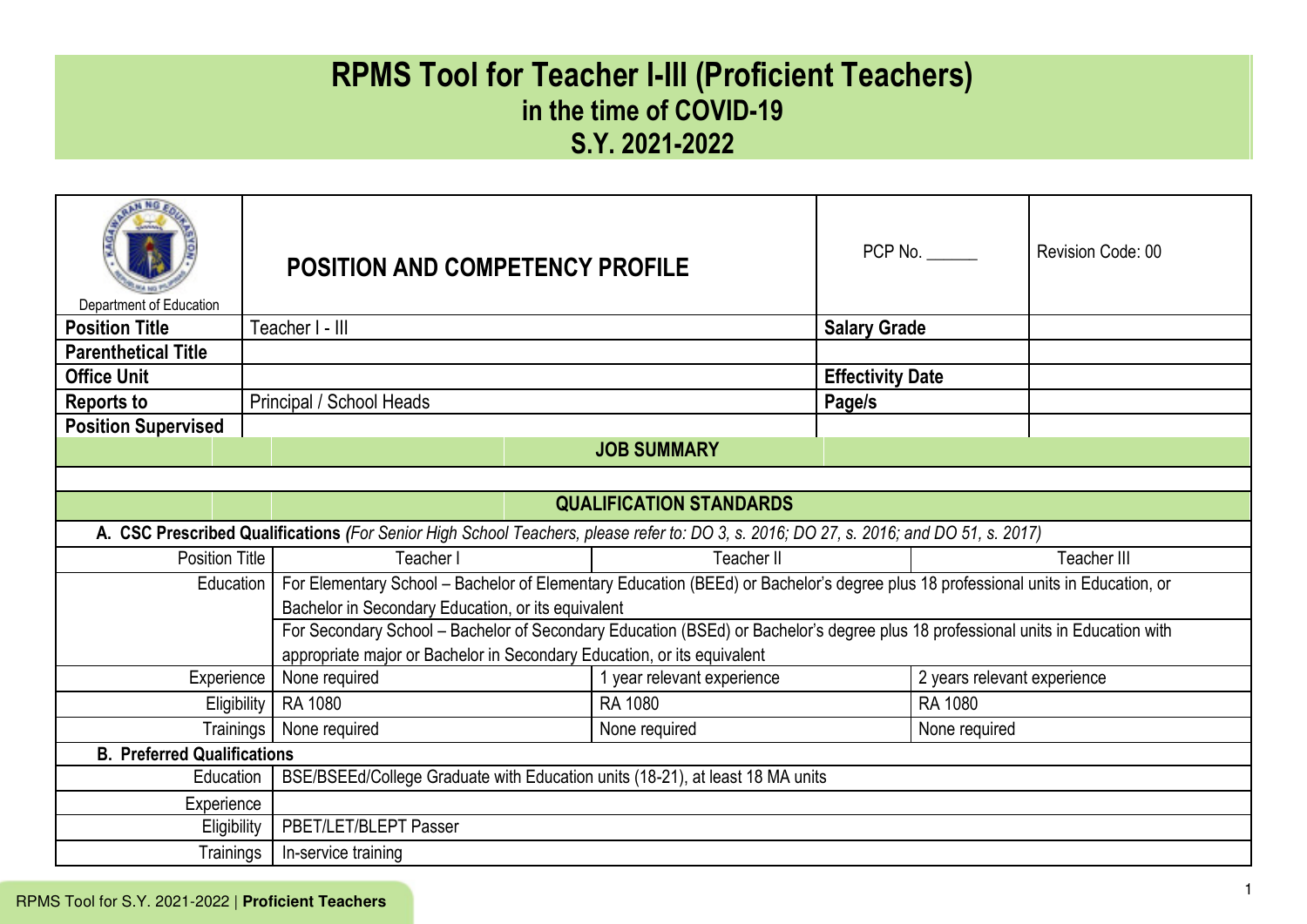|                | <b>DUTIES AND RESPONSIBILITIES</b>                                                                               |
|----------------|------------------------------------------------------------------------------------------------------------------|
|                | Applies mastery of content knowledge and its application across learning areas                                   |
| 2.             | Facilitates learning using appropriate and innovative teaching strategies and classroom management practices     |
| 3              | Manages an environment conducive to learning                                                                     |
| 4.             | Addresses learner diversity                                                                                      |
| 5 <sub>1</sub> | Implements and supervises curricular and co-curricular programs to support learning                              |
| 6 <sub>1</sub> | Monitors and evaluates learner progress and undertakes activities to improve learner performance                 |
|                | Maintains updated records of learners' progress                                                                  |
| 8.             | Counsels and guides learners                                                                                     |
| 9.             | Works with relevant stakeholders, both internal and external, to promote learning and improve school performance |
| 10.            | Undertakes activities towards personal and professional growth                                                   |
|                | Does related work                                                                                                |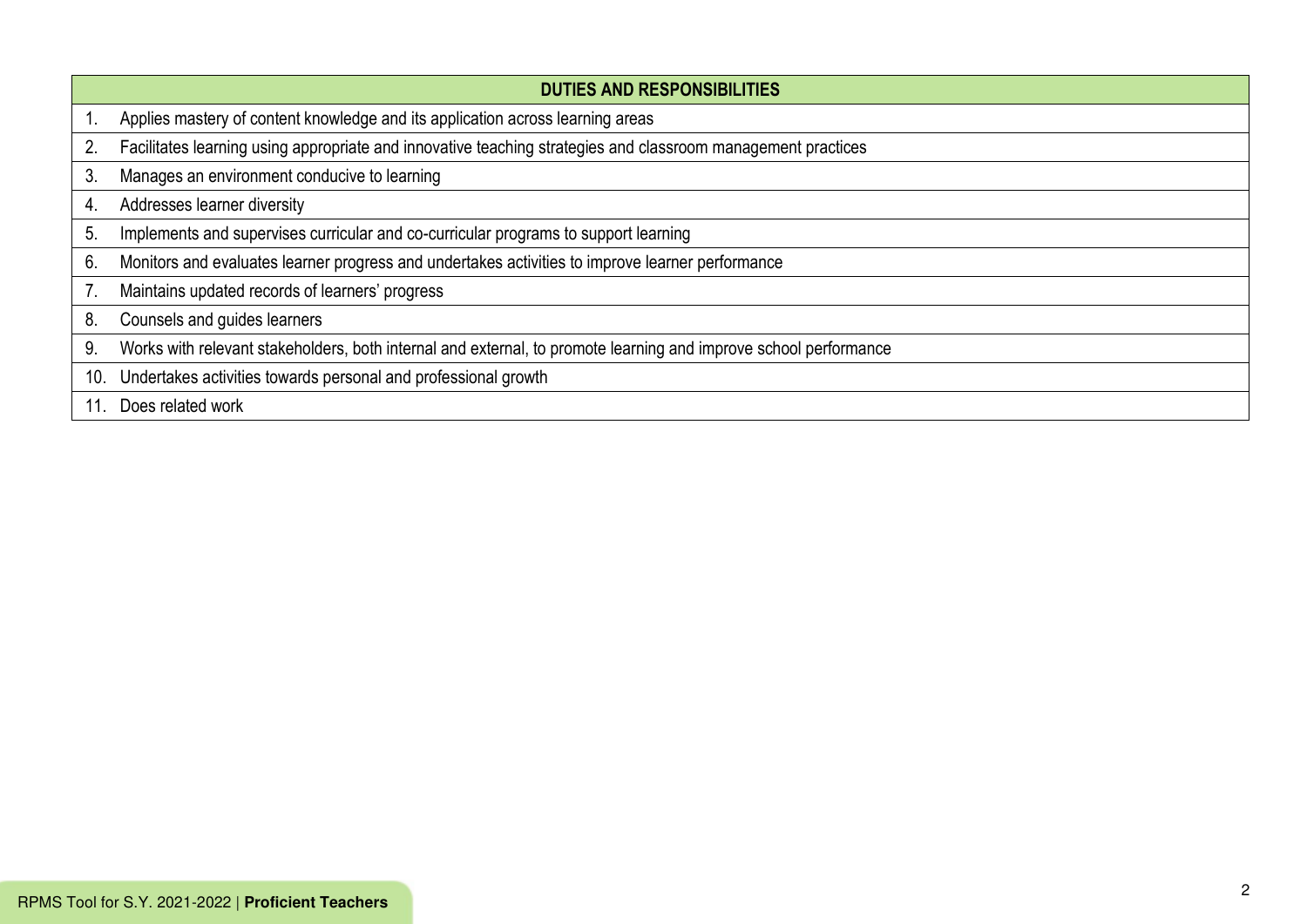|                                                                                                  |                                                                                                                                                                                                                                                                                                                                                                                                                                                                                                                 |            |                                                                                                                      |                                                                                                                         | <b>PERFORMANCE INDICATOR</b>                                                                                            |                                                                                                                      |                                                                                                                                                                      |
|--------------------------------------------------------------------------------------------------|-----------------------------------------------------------------------------------------------------------------------------------------------------------------------------------------------------------------------------------------------------------------------------------------------------------------------------------------------------------------------------------------------------------------------------------------------------------------------------------------------------------------|------------|----------------------------------------------------------------------------------------------------------------------|-------------------------------------------------------------------------------------------------------------------------|-------------------------------------------------------------------------------------------------------------------------|----------------------------------------------------------------------------------------------------------------------|----------------------------------------------------------------------------------------------------------------------------------------------------------------------|
| <b>OBJECTIVE</b>                                                                                 | <b>MEANS OF</b><br><b>VERIFICATION</b>                                                                                                                                                                                                                                                                                                                                                                                                                                                                          | <b>QET</b> | <b>Outstanding</b><br>(5)                                                                                            | <b>Very</b><br><b>Satisfactory</b><br>(4)                                                                               | <b>Satisfactory</b><br>(3)                                                                                              | <b>Unsatisfactory</b><br>(2)                                                                                         | <b>Poor</b><br>(1)                                                                                                                                                   |
| 1. Applied<br>knowledge<br>of content<br>within and<br>across<br>curriculum<br>teaching<br>areas | <b>Classroom Observation</b><br><b>Tool (COT) rating sheet or</b><br>inter-observer agreement<br>form from<br>an observation of<br>synchronous<br>teaching (limited face-to-<br>face teaching, online<br>teaching, or two-way<br>radio instruction)<br>if option 1 is not<br>2.<br>possible, an observation<br>of a recorded video<br>lesson or audio lesson<br>that is SLM-based or<br>MELC-aligned<br>if options 1 and 2 are not<br>3.<br>possible, an observation<br>of a demonstration<br>teaching* via LAC | Quality    | Demonstrated<br>Level 7 in<br>Objective 1 as<br>shown in COT<br>rating sheets /<br>inter-observer<br>agreement forms | Demonstrated<br>Level 6 in<br>Objective 1 as<br>shown in COT<br>rating sheets /<br>inter-observer<br>agreement<br>forms | Demonstrated<br>Level 5 in<br>Objective 1 as<br>shown in COT<br>rating sheets /<br>inter-observer<br>agreement<br>forms | Demonstrated<br>Level 4 in<br>Objective 1 as<br>shown in COT<br>rating sheets /<br>inter-observer<br>agreement forms | Demonstrated<br>Level 3 in<br>Objective 1 as<br>shown in COT<br>rating sheets /<br>inter-observer<br>agreement forms<br>or<br>No acceptable<br>evidence was<br>shown |

\*For modular approach, demonstration teaching via LAC must reflect the teaching-learning process in the said modality. The MOV (COT rating sheet or inter-observer agreement form) shall also be complemented with any annotated document (e.g., module, screenshot of instant messaging, note/s showing instructions, narrative) indicating occurrence of follow through, monitoring, etc.

| <b>Means of Verification</b> | COT<br>Rating | <b>RPMS 5-point</b><br><b>Scale Rating</b> | Average | <b>RPMS Rating for</b><br>Quality | <b>RPMS Rating</b><br><b>Transmutation Table</b> |             |
|------------------------------|---------------|--------------------------------------------|---------|-----------------------------------|--------------------------------------------------|-------------|
| COT Rating Sheet 1           |               |                                            | 3.500   |                                   | Outstanding (5)                                  | 4.500-5.000 |
| COT Rating Sheet 2           |               |                                            |         | (Very Satisfactory)               | Very Satisfactory (4)                            | 3.500-4.499 |

| <b>RPMS Rating</b>         |             |  |  |  |  |  |
|----------------------------|-------------|--|--|--|--|--|
| <b>Transmutation Table</b> |             |  |  |  |  |  |
| Outstanding (5)            | 4.500-5.000 |  |  |  |  |  |
| Very Satisfactory (4)      | 3.500-4.499 |  |  |  |  |  |
| Satisfactory (3)           | 2.500-3.499 |  |  |  |  |  |
| Unsatisfactory (2)         | 1.500-2.499 |  |  |  |  |  |
| Poor $(1)$                 | 1.000-1.499 |  |  |  |  |  |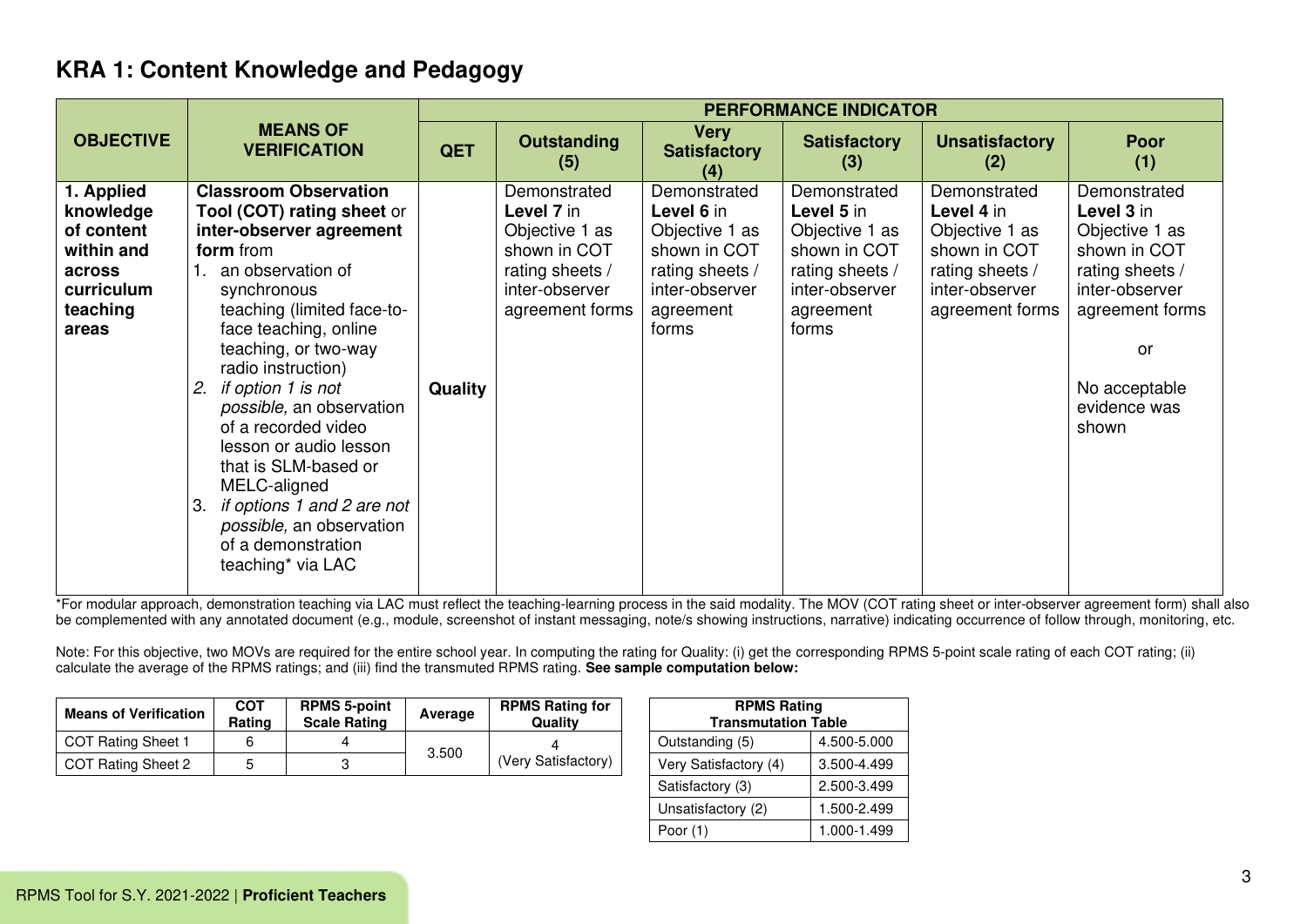|                                                                                                                                       |                                                                                                                                                                                                    |                | <b>PERFORMANCE INDICATOR</b>                                                                                                                                                                      |                                                                                                                                                                                                  |                                                                                                                                                                                                 |                                                                                                                                                                                            |                                        |  |  |
|---------------------------------------------------------------------------------------------------------------------------------------|----------------------------------------------------------------------------------------------------------------------------------------------------------------------------------------------------|----------------|---------------------------------------------------------------------------------------------------------------------------------------------------------------------------------------------------|--------------------------------------------------------------------------------------------------------------------------------------------------------------------------------------------------|-------------------------------------------------------------------------------------------------------------------------------------------------------------------------------------------------|--------------------------------------------------------------------------------------------------------------------------------------------------------------------------------------------|----------------------------------------|--|--|
| <b>OBJECTIVE</b>                                                                                                                      | <b>MEANS OF</b><br><b>VERIFICATION</b>                                                                                                                                                             | <b>QET</b>     | <b>Very</b><br><b>Outstanding</b><br><b>Satisfactory</b><br>(5)<br>(4)                                                                                                                            |                                                                                                                                                                                                  | <b>Satisfactory</b><br>(3)                                                                                                                                                                      | <b>Unsatisfactory</b><br>(2)                                                                                                                                                               | <b>Poor</b><br>(1)                     |  |  |
| 2. Used<br>research-<br>based<br>knowledge<br>and principles<br>of teaching<br>and learning to<br>enhance<br>professional<br>practice | One (1) lesson plan<br>with annotations<br>identifying the<br>research-based<br>knowledge and/or<br>principles of teaching<br>and learning used as<br>basis for planning /<br>designing the lesson | <b>Quality</b> | Used research-<br>based<br>knowledge<br>and/or principles<br>of teaching and<br>learning in all<br>the<br>components of<br>instruction in<br>the lesson plan<br>to improve<br>student<br>learning | Used research-<br>based<br>knowledge<br>and/or<br>principles of<br>teaching and<br>learning in two<br>components of<br>instruction in<br>the lesson<br>plan to<br>improve<br>student<br>learning | Used research-<br>based<br>knowledge<br>and/or<br>principles of<br>teaching and<br>learning in one<br>component of<br>instruction in<br>the lesson<br>plan to<br>improve<br>student<br>learning | Use of research-<br>based<br>knowledge<br>and/or principle<br>of teaching and<br>learning is<br>identified but<br>was poorly<br>used as basis<br>for planning /<br>designing the<br>lesson | No acceptable<br>evidence was<br>shown |  |  |

Research-based knowledge – Information, knowledge or data acquired through systematic investigation and logical study (PPST, 2017) Principles of teaching and learning – Teachers' views, understandings and conceptualization of teaching and learning (PPST, 2017) Components of instruction – learning objectives, instructional activities, and assessments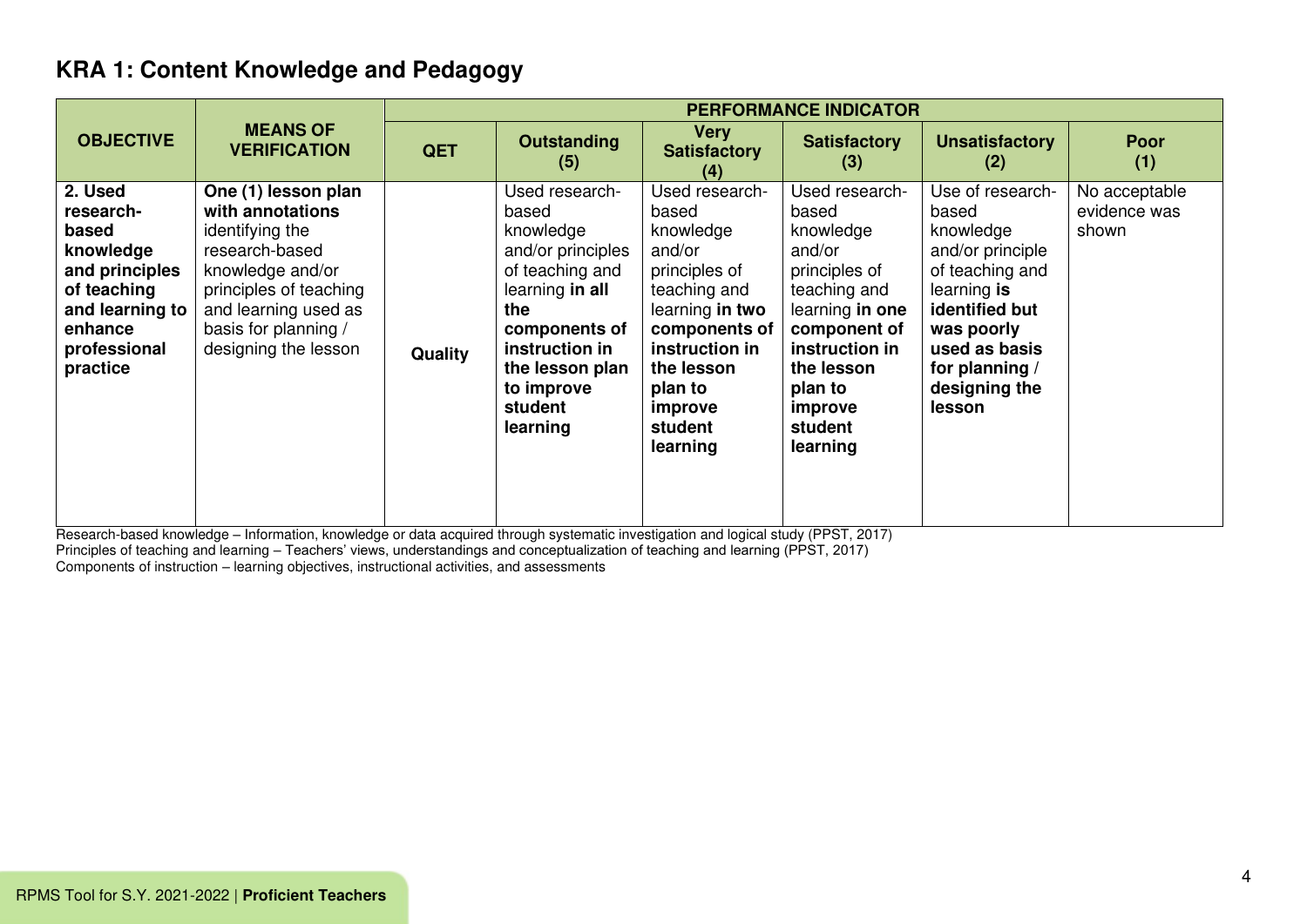|                                                                                                                                              |                                                                                                                                                                                                                                                                                                                                                                                                                                                                                                           |            |                                                                                                                      |                                                                                                                         | <b>PERFORMANCE INDICATOR</b>                                                                                            |                                                                                                                      |                                                                                                                                                                      |
|----------------------------------------------------------------------------------------------------------------------------------------------|-----------------------------------------------------------------------------------------------------------------------------------------------------------------------------------------------------------------------------------------------------------------------------------------------------------------------------------------------------------------------------------------------------------------------------------------------------------------------------------------------------------|------------|----------------------------------------------------------------------------------------------------------------------|-------------------------------------------------------------------------------------------------------------------------|-------------------------------------------------------------------------------------------------------------------------|----------------------------------------------------------------------------------------------------------------------|----------------------------------------------------------------------------------------------------------------------------------------------------------------------|
| <b>OBJECTIVE</b>                                                                                                                             | <b>MEANS OF</b><br><b>VERIFICATION</b>                                                                                                                                                                                                                                                                                                                                                                                                                                                                    | <b>QET</b> | <b>Outstanding</b><br>(5)                                                                                            | <b>Very</b><br><b>Satisfactory</b><br>(4)                                                                               | <b>Satisfactory</b><br>(3)                                                                                              | <b>Unsatisfactory</b><br>(2)                                                                                         | <b>Poor</b><br>(1)                                                                                                                                                   |
| 3. Displayed<br>proficient use<br>of Mother<br>Tongue,<br><b>Filipino and</b><br><b>English to</b><br>facilitate<br>teaching and<br>learning | <b>Classroom Observation</b><br>Tool (COT) rating sheet<br>or inter-observer<br>agreement form from<br>an observation of<br>synchronous<br>teaching (limited face-<br>to-face teaching, online<br>teaching, or two-way<br>radio instruction)<br>2. if option 1 is not<br>possible, an<br>observation of a<br>recorded video lesson<br>or audio lesson that is<br>SLM-based or MELC-<br>aligned<br>3. if options 1 and 2 are<br>not possible, an<br>observation of a<br>demonstration<br>teaching* via LAC | Quality    | Demonstrated<br>Level 7 in<br>Objective 3 as<br>shown in COT<br>rating sheets /<br>inter-observer<br>agreement forms | Demonstrated<br>Level 6 in<br>Objective 3 as<br>shown in COT<br>rating sheets /<br>inter-observer<br>agreement<br>forms | Demonstrated<br>Level 5 in<br>Objective 3 as<br>shown in COT<br>rating sheets /<br>inter-observer<br>agreement<br>forms | Demonstrated<br>Level 4 in<br>Objective 3 as<br>shown in COT<br>rating sheets /<br>inter-observer<br>agreement forms | Demonstrated<br>Level 3 in<br>Objective 3 as<br>shown in COT<br>rating sheets /<br>inter-observer<br>agreement forms<br>or<br>No acceptable<br>evidence was<br>shown |

\*For modular approach, demonstration teaching via LAC must reflect the teaching-learning process in the said modality. The MOV (COT rating sheet or inter-observer agreement form) shall also be complemented with any annotated document (e.g., module, screenshot of instant messaging, note/s showing instructions, narrative) indicating occurrence of follow through, monitoring, etc.

| <b>Means of Verification</b> | <b>COT</b><br>Rating | <b>RPMS 5-point</b><br><b>Scale Rating</b> | Average | <b>RPMS Rating for</b><br>Quality | <b>RPMS Rating</b><br><b>Transmutation Table</b> |             |
|------------------------------|----------------------|--------------------------------------------|---------|-----------------------------------|--------------------------------------------------|-------------|
| COT Rating Sheet 1           |                      |                                            |         |                                   | Outstanding (5)                                  | 4.500-5.000 |
| COT Rating Sheet 2           |                      |                                            | 3.500   | (Very Satisfactory)               | Very Satisfactory (4)                            | 3.500-4.499 |

| <b>RPMS Rating</b><br><b>Transmutation Table</b> |             |  |  |  |  |  |
|--------------------------------------------------|-------------|--|--|--|--|--|
| Outstanding (5)                                  | 4.500-5.000 |  |  |  |  |  |
| Very Satisfactory (4)                            | 3.500-4.499 |  |  |  |  |  |
| Satisfactory (3)                                 | 2.500-3.499 |  |  |  |  |  |
| Unsatisfactory (2)                               | 1.500-2.499 |  |  |  |  |  |
| Poor (1)                                         | 1.000-1.499 |  |  |  |  |  |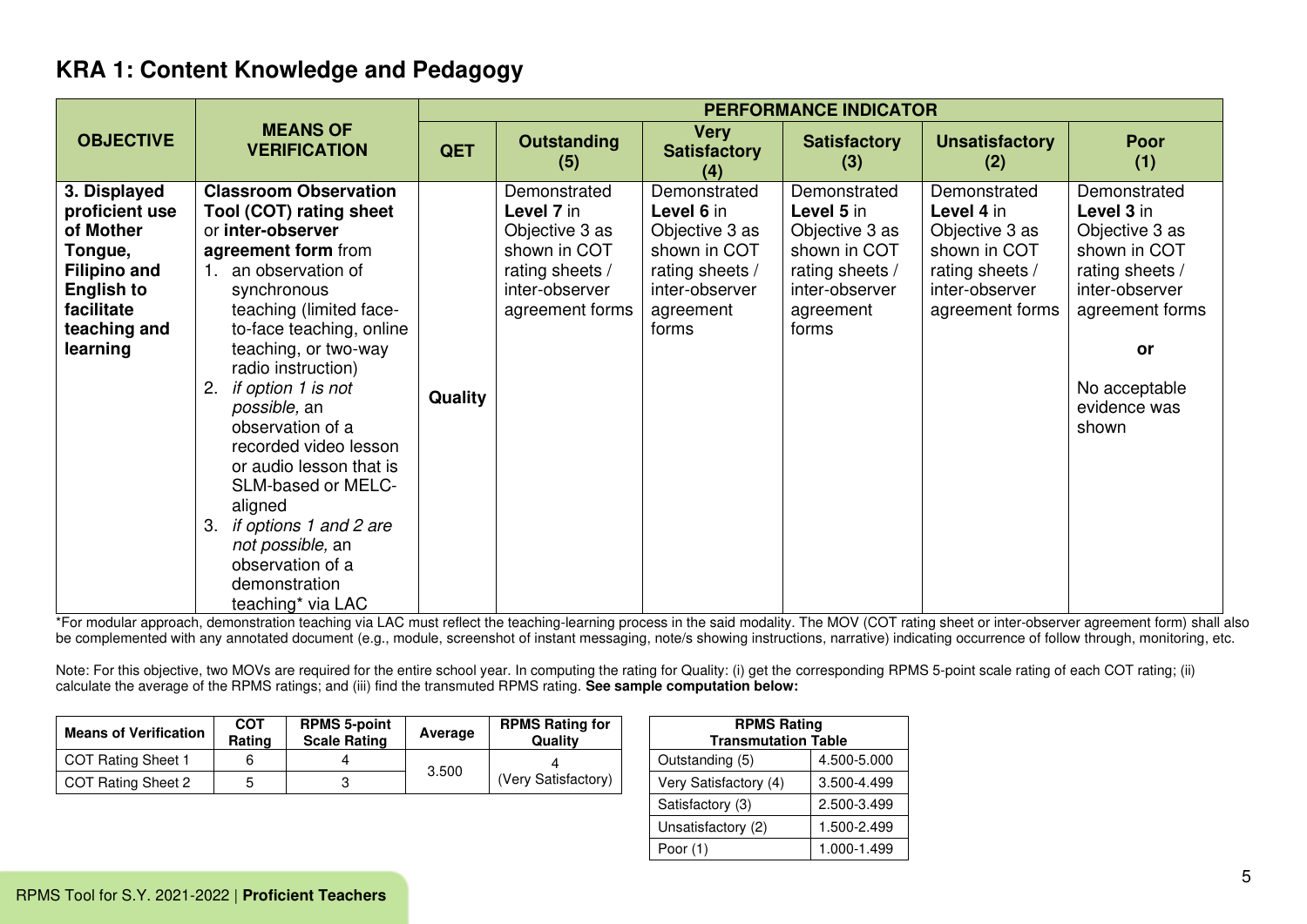|                                                                                                                                                                                         |                                                                                                                                                                                                                                                                                                                                                                                                                                                                                                                               |                |                                                                                                                         |                                                                                                                         | <b>PERFORMANCE INDICATOR</b>                                                                                            |                                                                                                                         |                                                                                                                                                                         |
|-----------------------------------------------------------------------------------------------------------------------------------------------------------------------------------------|-------------------------------------------------------------------------------------------------------------------------------------------------------------------------------------------------------------------------------------------------------------------------------------------------------------------------------------------------------------------------------------------------------------------------------------------------------------------------------------------------------------------------------|----------------|-------------------------------------------------------------------------------------------------------------------------|-------------------------------------------------------------------------------------------------------------------------|-------------------------------------------------------------------------------------------------------------------------|-------------------------------------------------------------------------------------------------------------------------|-------------------------------------------------------------------------------------------------------------------------------------------------------------------------|
| <b>OBJECTIVE</b>                                                                                                                                                                        | <b>MEANS OF</b><br><b>VERIFICATION</b>                                                                                                                                                                                                                                                                                                                                                                                                                                                                                        | <b>QET</b>     | <b>Outstanding</b><br>(5)                                                                                               | <b>Very</b><br><b>Satisfactory</b><br>(4)                                                                               | <b>Satisfactory</b><br>(3)                                                                                              | <b>Unsatisfactory</b><br>(2)                                                                                            | <b>Poor</b><br>(1)                                                                                                                                                      |
| 4. Used<br>effective verbal<br>and non-verbal<br>classroom<br>communication<br>strategies to<br>support learner<br>understanding,<br>participation,<br>engagement<br>and<br>achievement | <b>Classroom Observation</b><br>Tool (COT) rating sheet or<br>inter-observer agreement<br>form from<br>an observation of<br>$\mathbf{1}$ .<br>synchronous<br>teaching (limited face-<br>to-face teaching, online<br>teaching, or two-way<br>radio instruction)<br>if option 1 is not<br>2.<br>possible, an observation<br>of a recorded video<br>lesson or audio lesson<br>that is SLM-based or<br>MELC-aligned<br>if options 1 and 2 are<br>3.<br>not possible, an<br>observation of a<br>demonstration teaching*<br>via LAC | <b>Quality</b> | Demonstrated<br>Level 7 in<br>Objective 4 as<br>shown in COT<br>rating sheets /<br>inter-observer<br>agreement<br>forms | Demonstrated<br>Level 6 in<br>Objective 4 as<br>shown in COT<br>rating sheets /<br>inter-observer<br>agreement<br>forms | Demonstrated<br>Level 5 in<br>Objective 4 as<br>shown in COT<br>rating sheets /<br>inter-observer<br>agreement<br>forms | Demonstrated<br>Level 4 in<br>Objective 4 as<br>shown in COT<br>rating sheets /<br>inter-observer<br>agreement<br>forms | Demonstrated<br>Level 3 in<br>Objective 4 as<br>shown in COT<br>rating sheets /<br>inter-observer<br>agreement<br>forms<br>or<br>No acceptable<br>evidence was<br>shown |

\*For modular approach, demonstration teaching via LAC must reflect the teaching-learning process in the said modality. The MOV (COT rating sheet or inter-observer agreement form) shall also be complemented with any annotated document (e.g., module, screenshot of instant messaging, note/s showing instructions, narrative) indicating occurrence of follow through, monitoring, etc.

| <b>Means of Verification</b> | COT<br>Rating | <b>RPMS 5-point</b><br><b>Scale Rating</b> | Average | <b>RPMS Rating for</b><br>Qualitv | <b>RPMS Rating</b><br><b>Transmutation Table</b> |             |
|------------------------------|---------------|--------------------------------------------|---------|-----------------------------------|--------------------------------------------------|-------------|
| COT Rating Sheet 1           |               |                                            |         |                                   | Outstanding (5)                                  | 4.500-5.000 |
| COT Rating Sheet 2           |               |                                            | 3.500   | (Very Satisfactory)               | Very Satisfactory (4)                            | 3.500-4.499 |

| <b>RPMS Rating</b>         |             |  |  |  |  |  |
|----------------------------|-------------|--|--|--|--|--|
| <b>Transmutation Table</b> |             |  |  |  |  |  |
| Outstanding (5)            | 4.500-5.000 |  |  |  |  |  |
| Very Satisfactory (4)      | 3.500-4.499 |  |  |  |  |  |
| Satisfactory (3)           | 2.500-3.499 |  |  |  |  |  |
| Unsatisfactory (2)         | 1.500-2.499 |  |  |  |  |  |
| Poor $(1)$                 | 1.000-1.499 |  |  |  |  |  |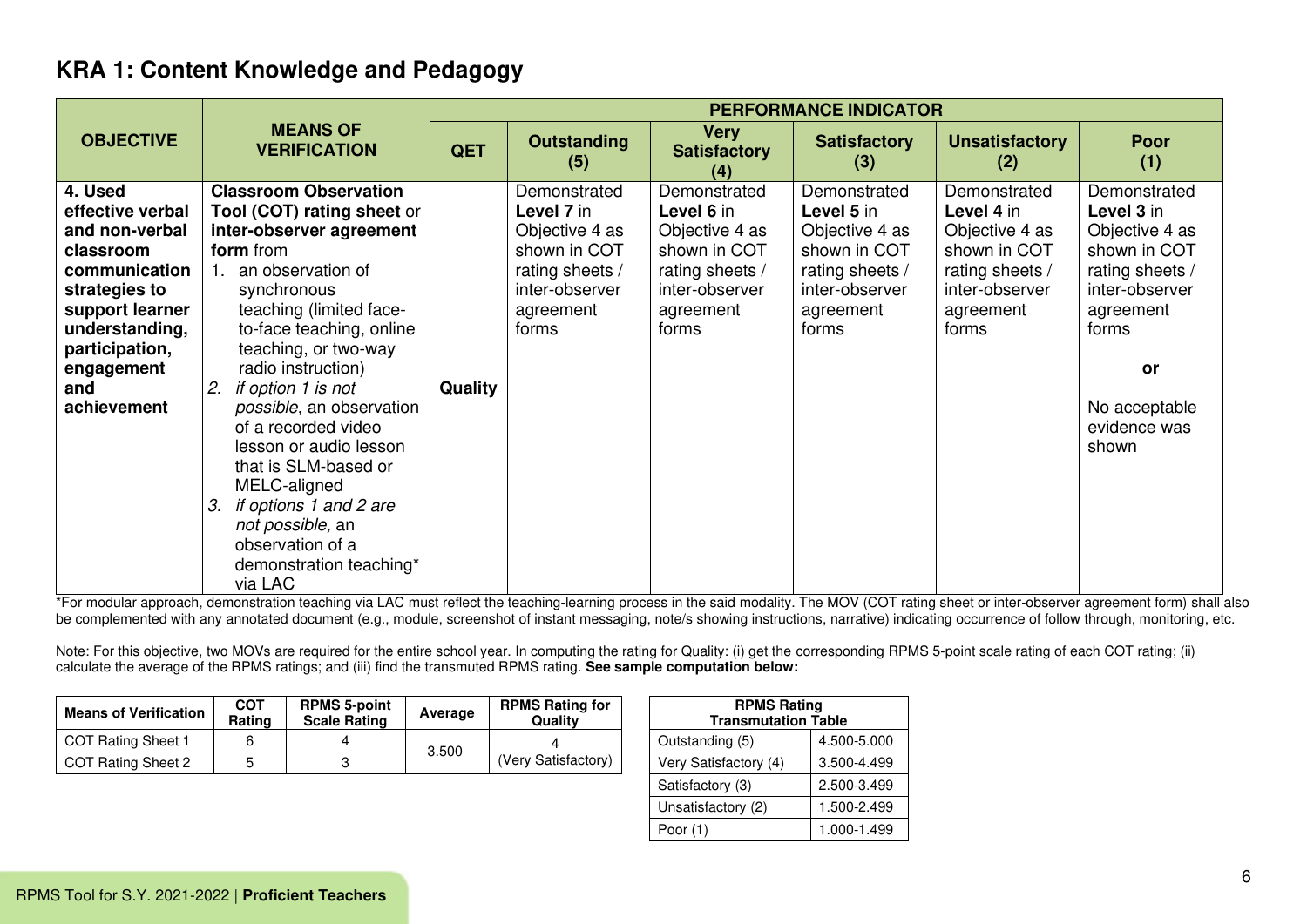|                                                                                                                                                                                     |                                                                                                                                                                                                                                                                                                                                                                                                                                                                                                             | <b>PERFORMANCE INDICATOR</b> |                                                                                                                         |                                                                                                                         |                                                                                                                         |                                                                                                                         |                                                                                                                                                                                |  |  |  |
|-------------------------------------------------------------------------------------------------------------------------------------------------------------------------------------|-------------------------------------------------------------------------------------------------------------------------------------------------------------------------------------------------------------------------------------------------------------------------------------------------------------------------------------------------------------------------------------------------------------------------------------------------------------------------------------------------------------|------------------------------|-------------------------------------------------------------------------------------------------------------------------|-------------------------------------------------------------------------------------------------------------------------|-------------------------------------------------------------------------------------------------------------------------|-------------------------------------------------------------------------------------------------------------------------|--------------------------------------------------------------------------------------------------------------------------------------------------------------------------------|--|--|--|
| <b>OBJECTIVE</b>                                                                                                                                                                    | <b>MEANS OF</b><br><b>VERIFICATION</b>                                                                                                                                                                                                                                                                                                                                                                                                                                                                      | <b>QET</b>                   | <b>Outstanding</b><br>(5)                                                                                               | <b>Very</b><br><b>Satisfactory</b><br>(4)                                                                               | <b>Satisfactory</b><br>(3)                                                                                              | <b>Unsatisfactory</b><br>(2)                                                                                            | <b>Poor</b><br>(1)                                                                                                                                                             |  |  |  |
| 5. Established<br>safe and secure<br>learning<br>environments to<br>enhance<br>learning through<br>the consistent<br>implementation<br>of policies,<br>guidelines and<br>procedures | <b>Classroom Observation</b><br>Tool (COT) rating sheet or<br>inter-observer agreement<br>form from<br>1. an observation of<br>synchronous<br>teaching (limited face-<br>to-face teaching, online<br>teaching, or two-way<br>radio instruction)<br>if option 1 is not<br>2.<br>possible, an observation<br>of a recorded video<br>lesson or audio lesson<br>that is SLM-based or<br>MELC-aligned<br>if options 1 and 2 are not<br>3.<br>possible, an observation<br>of a demonstration<br>teaching* via LAC | <b>Quality</b>               | Demonstrated<br>Level 7 in<br>Objective 5 as<br>shown in COT<br>rating sheets /<br>inter-observer<br>agreement<br>forms | Demonstrated<br>Level 6 in<br>Objective 5 as<br>shown in COT<br>rating sheets /<br>inter-observer<br>agreement<br>forms | Demonstrated<br>Level 5 in<br>Objective 5 as<br>shown in COT<br>rating sheets /<br>inter-observer<br>agreement<br>forms | Demonstrated<br>Level 4 in<br>Objective 5 as<br>shown in COT<br>rating sheets /<br>inter-observer<br>agreement<br>forms | Demonstrated<br>Level 3 in<br>Objective 5 as<br>shown in COT<br>rating sheets /<br>inter-observer<br>agreement<br>forms<br><b>or</b><br>No acceptable<br>evidence was<br>shown |  |  |  |

\*For modular approach, demonstration teaching via LAC must reflect the teaching-learning process in the said modality. The MOV (COT rating sheet or inter-observer agreement form) shall also be complemented with any annotated document (e.g., module, screenshot of instant messaging, note/s showing instructions, narrative) indicating occurrence of follow through, monitoring, etc.

| <b>Means of Verification</b> | COT<br>Rating | <b>RPMS 5-point</b><br><b>RPMS Rating for</b><br>Average<br>Qualitv<br><b>Scale Rating</b> |       | <b>RPMS Rating</b><br><b>Transmutation Table</b> |                       |             |
|------------------------------|---------------|--------------------------------------------------------------------------------------------|-------|--------------------------------------------------|-----------------------|-------------|
| <b>COT Rating Sheet 1</b>    |               |                                                                                            |       |                                                  | Outstanding (5)       | 4.500-5.000 |
| COT Rating Sheet 2           |               |                                                                                            | 3.500 | (Very Satisfactory)                              | Very Satisfactory (4) | 3.500-4.499 |

| <b>RPMS Rating</b><br><b>Transmutation Table</b> |             |  |  |  |  |
|--------------------------------------------------|-------------|--|--|--|--|
| Outstanding (5)                                  | 4.500-5.000 |  |  |  |  |
| Very Satisfactory (4)                            | 3.500-4.499 |  |  |  |  |
| Satisfactory (3)                                 | 2.500-3.499 |  |  |  |  |
| Unsatisfactory (2)                               | 1.500-2.499 |  |  |  |  |
| Poor $(1)$                                       | 1.000-1.499 |  |  |  |  |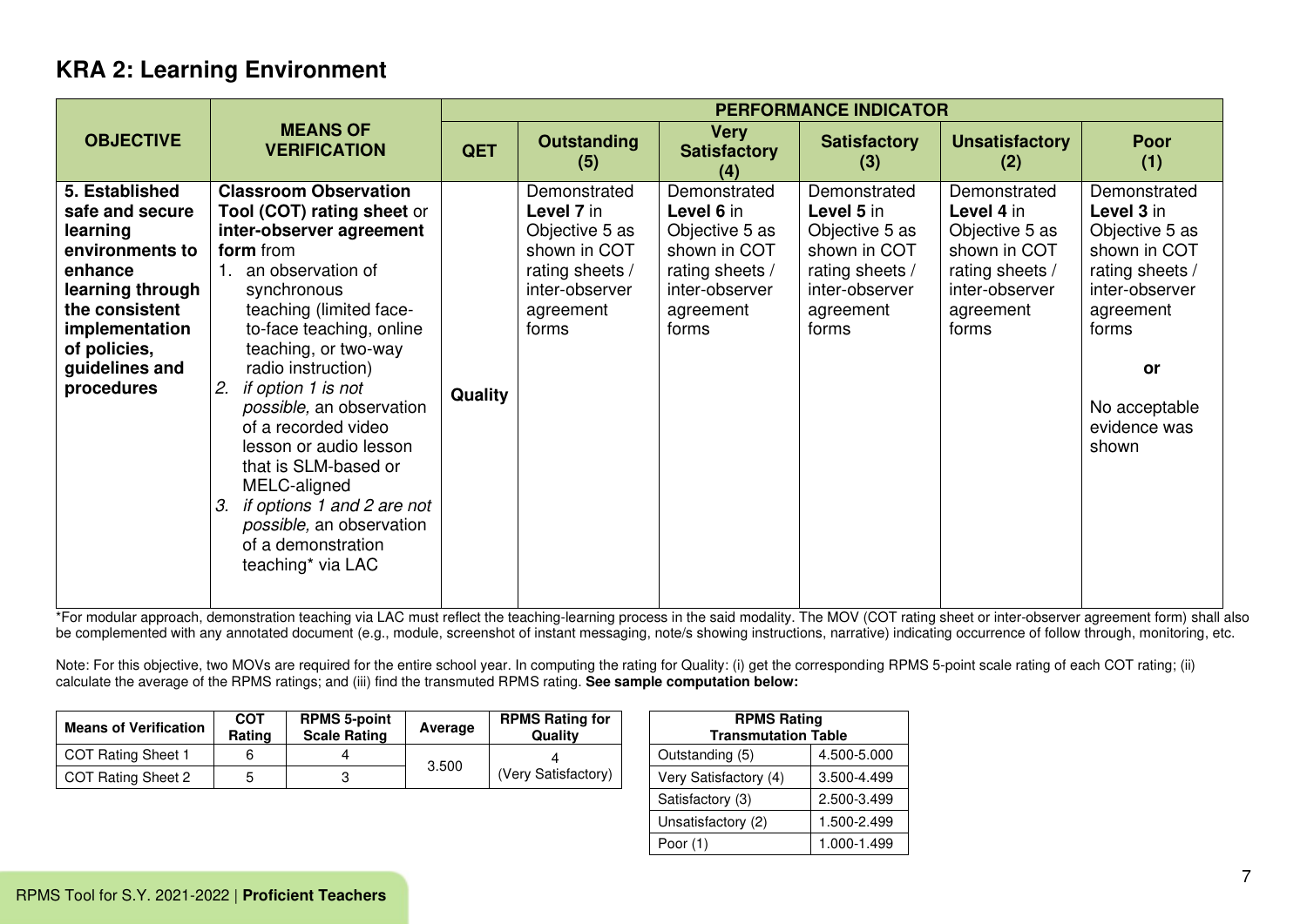|                                                                                                                           |                                                                                                                                                                                                                                                                                                                                                                                                                                                                                                           |                |                                                                                                                      |                                                                                                                         | <b>PERFORMANCE INDICATOR</b>                                                                                            |                                                                                                                      |                                                                                                                                                                             |
|---------------------------------------------------------------------------------------------------------------------------|-----------------------------------------------------------------------------------------------------------------------------------------------------------------------------------------------------------------------------------------------------------------------------------------------------------------------------------------------------------------------------------------------------------------------------------------------------------------------------------------------------------|----------------|----------------------------------------------------------------------------------------------------------------------|-------------------------------------------------------------------------------------------------------------------------|-------------------------------------------------------------------------------------------------------------------------|----------------------------------------------------------------------------------------------------------------------|-----------------------------------------------------------------------------------------------------------------------------------------------------------------------------|
| <b>OBJECTIVE</b>                                                                                                          | <b>MEANS OF</b><br><b>VERIFICATION</b>                                                                                                                                                                                                                                                                                                                                                                                                                                                                    | <b>QET</b>     | <b>Outstanding</b><br>(5)                                                                                            | <b>Very</b><br><b>Satisfactory</b><br>(4)                                                                               | <b>Satisfactory</b><br>(3)                                                                                              | <b>Unsatisfactory</b><br>(2)                                                                                         | <b>Poor</b><br>(1)                                                                                                                                                          |
| 6. Maintained<br>learning<br>environments<br>that promote<br>fairness,<br>respect and<br>care to<br>encourage<br>learning | <b>Classroom Observation</b><br><b>Tool (COT) rating sheet or</b><br>inter-observer agreement<br>form from<br>an observation of<br>synchronous<br>teaching (limited face-<br>to-face teaching, online<br>teaching, or two-way<br>radio instruction)<br>if option 1 is not<br>possible, an observation<br>of a recorded video<br>lesson or audio lesson<br>that is SLM-based or<br>MELC-aligned<br>if options 1 and 2 are not<br>3.<br>possible, an observation<br>of a demonstration<br>teaching* via LAC | <b>Quality</b> | Demonstrated<br>Level 7 in<br>Objective 6 as<br>shown in COT<br>rating sheets /<br>inter-observer<br>agreement forms | Demonstrated<br>Level 6 in<br>Objective 6 as<br>shown in COT<br>rating sheets /<br>inter-observer<br>agreement<br>forms | Demonstrated<br>Level 5 in<br>Objective 6 as<br>shown in COT<br>rating sheets /<br>inter-observer<br>agreement<br>forms | Demonstrated<br>Level 4 in<br>Objective 6 as<br>shown in COT<br>rating sheets /<br>inter-observer<br>agreement forms | Demonstrated<br>Level 3 in<br>Objective 6 as<br>shown in COT<br>rating sheets /<br>inter-observer<br>agreement forms<br><b>or</b><br>No acceptable<br>evidence was<br>shown |

\*For modular approach, demonstration teaching via LAC must reflect the teaching-learning process in the said modality. The MOV (COT rating sheet or inter-observer agreement form) shall also be complemented with any annotated document (e.g., module, screenshot of instant messaging, note/s showing instructions, narrative) indicating occurrence of follow through, monitoring, etc.

| <b>Means of Verification</b> | COT<br>Rating | <b>RPMS 5-point</b><br><b>Scale Rating</b> | Average | <b>RPMS Rating for</b><br>Qualitv |  | <b>RPMS Rating</b><br><b>Transmutation Table</b> |             |
|------------------------------|---------------|--------------------------------------------|---------|-----------------------------------|--|--------------------------------------------------|-------------|
| <b>COT Rating Sheet 1</b>    |               |                                            | 3.500   |                                   |  | Outstanding (5)                                  | 4.500-5.000 |
| COT Rating Sheet 2           |               |                                            |         | (Very Satisfactory)               |  | Very Satisfactory (4)                            | 3.500-4.499 |

| <b>RPMS Rating</b><br><b>Transmutation Table</b> |             |  |  |  |  |
|--------------------------------------------------|-------------|--|--|--|--|
| Outstanding (5)                                  | 4.500-5.000 |  |  |  |  |
| Very Satisfactory (4)                            | 3.500-4.499 |  |  |  |  |
| Satisfactory (3)                                 | 2.500-3.499 |  |  |  |  |
| Unsatisfactory (2)                               | 1.500-2.499 |  |  |  |  |
| Poor $(1)$                                       | 1.000-1.499 |  |  |  |  |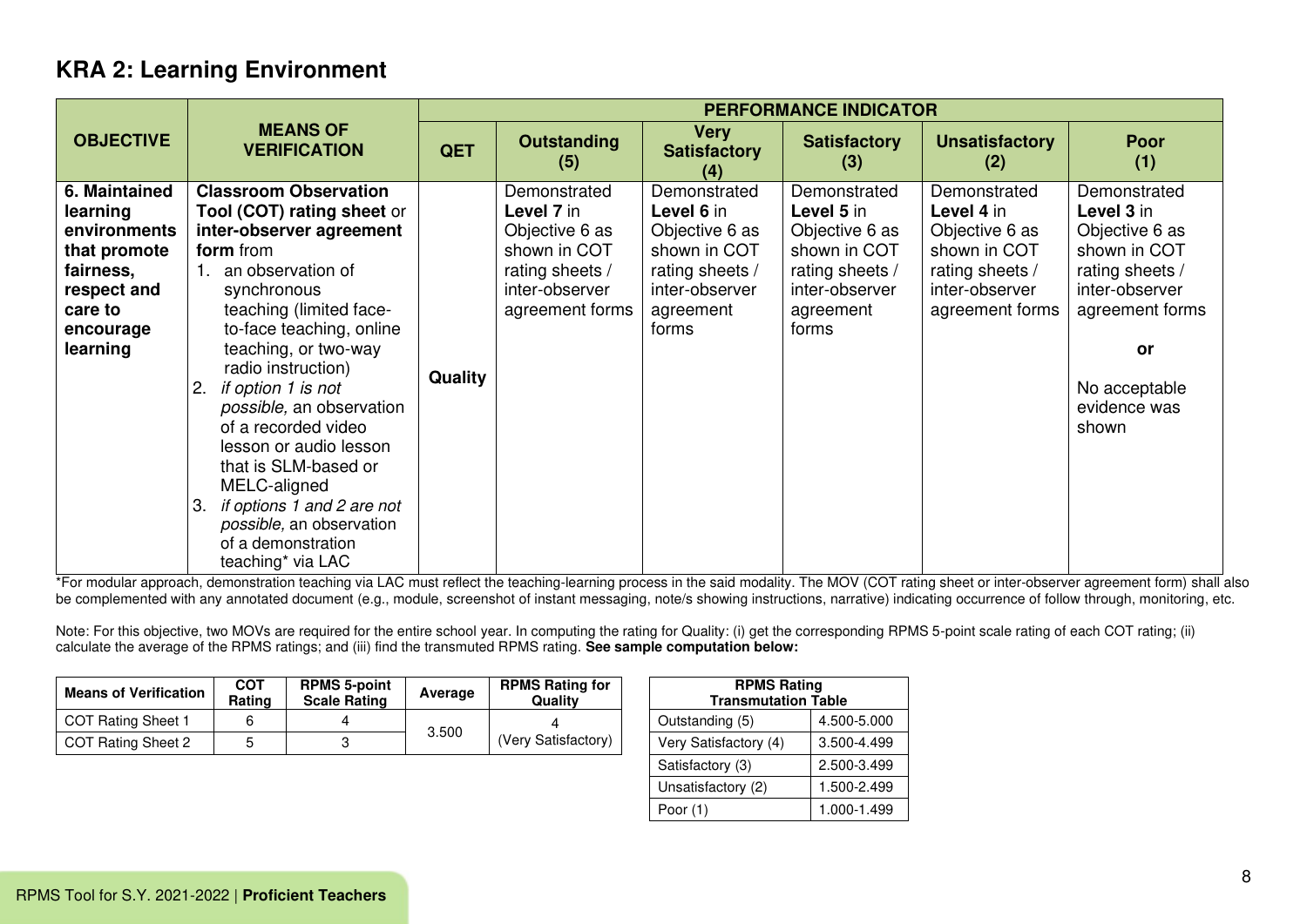|                                                                                                                                                                        |                                                                                                                                                                                                                                                                                                                                                                                                                                                                                                                                                                                                                                                                                                                                                    | <b>PERFORMANCE INDICATOR</b> |                                                                                                                                                                                                                                                     |                                                                                                                                                                                                                                                                                 |                                                                                                                                                                                                                                                                              |                                                                                                                                                                                                                                                                                                |                                                                                                                                                                                |  |  |
|------------------------------------------------------------------------------------------------------------------------------------------------------------------------|----------------------------------------------------------------------------------------------------------------------------------------------------------------------------------------------------------------------------------------------------------------------------------------------------------------------------------------------------------------------------------------------------------------------------------------------------------------------------------------------------------------------------------------------------------------------------------------------------------------------------------------------------------------------------------------------------------------------------------------------------|------------------------------|-----------------------------------------------------------------------------------------------------------------------------------------------------------------------------------------------------------------------------------------------------|---------------------------------------------------------------------------------------------------------------------------------------------------------------------------------------------------------------------------------------------------------------------------------|------------------------------------------------------------------------------------------------------------------------------------------------------------------------------------------------------------------------------------------------------------------------------|------------------------------------------------------------------------------------------------------------------------------------------------------------------------------------------------------------------------------------------------------------------------------------------------|--------------------------------------------------------------------------------------------------------------------------------------------------------------------------------|--|--|
| <b>OBJECTIVE</b>                                                                                                                                                       | <b>MEANS OF VERIFICATION</b><br>(SET A or SET B)                                                                                                                                                                                                                                                                                                                                                                                                                                                                                                                                                                                                                                                                                                   | QET                          | <b>Outstanding</b><br>(5)                                                                                                                                                                                                                           | <b>Very</b><br><b>Satisfactory</b><br>(4)                                                                                                                                                                                                                                       | <b>Satisfactory</b><br>(3)                                                                                                                                                                                                                                                   | <b>Unsatisfactory</b><br>(2)                                                                                                                                                                                                                                                                   | Poor<br>(1)                                                                                                                                                                    |  |  |
| 7. Maintained<br>learning<br>environments<br>that nurture<br>and inspire<br>learners to<br>participate,<br>cooperate<br>and<br>collaborate in<br>continued<br>learning | <b>SET A</b><br>Any supplementary material (in print/digital<br>format) made by the ratee* and used in the<br>lesson delivery that highlights maintaining<br>learning environments that nurture and inspire<br>learners to participate, cooperate and<br>collaborate in continued learning<br>activity sheet/s<br>one lesson from a self-learning module<br>(SLM)<br>lesson plan (e.g., DLP, DLL, WHLP,<br>WLP, WLL, lesson exemplars, and the<br>likes)<br>video lesson<br>$\bullet$<br>audio lesson<br>$\bullet$<br>other learning materials in print/digital<br>format (please specify and provide<br>annotations)<br>with client/learner feedback on how the<br>material encouraged the learners to participate,<br>cooperate, and collaborate | Quality                      | Provided<br>effective and<br>varying<br>learning<br>opportunities<br>that are well-<br>aligned with<br>the learning<br>goals and<br>feature all<br>elements of<br>collaborative<br>learning as<br>shown in the<br>submitted<br>learning<br>material | Provided<br>effective<br>learning<br>opportunities<br>that are well-<br>aligned with the<br>learning goals<br>and engage<br>learners to<br>participate,<br>cooperate,<br>and/or<br>collaborate in<br>continued<br>learning as<br>shown in the<br>submitted<br>learning material | Provided an<br>effective<br>learning<br>opportunity that<br>is well-aligned<br>with the learning<br>goal/s and<br>engage learners<br>to participate,<br>cooperate,<br>and/or<br>collaborate in<br>continued<br>learning as<br>shown in the<br>submitted<br>learning material | Provided learning<br>opportunity/ies<br>that is/are<br>partially aligned<br>with the learning<br>goal/s and only<br>somehow<br>engage/s<br>learners to<br>participate,<br>cooperate,<br>and/or<br>collaborate in<br>continued<br>learning as<br>shown in the<br>submitted learning<br>material | No acceptable<br>evidence was<br>shown                                                                                                                                         |  |  |
|                                                                                                                                                                        | <b>SET B</b><br><b>Classroom Observation Tool (COT) rating</b><br>sheet or inter-observer agreement form from<br>an observation of synchronous<br>$\mathbf{1}$ .<br>teaching (limited face-to-face teaching,<br>online teaching, or two-way radio<br>instruction)<br>if option 1 is not possible, an observation of<br>2.<br>a recorded video lesson or audio lesson<br>that is SLM-based or MELC-aligned<br>if options 1 and 2 are not possible, an<br>3.<br>observation of a demonstration teaching**<br>via LAC                                                                                                                                                                                                                                 | Quality                      | Demonstrated<br>Level 7 in<br>Objective 7 as<br>shown in COT<br>rating sheets /<br>inter-observer<br>agreement<br>forms                                                                                                                             | Demonstrated<br>Level 6 in<br>Objective 7 as<br>shown in COT<br>rating sheets /<br>inter-observer<br>agreement forms                                                                                                                                                            | Demonstrated<br>Level 5 in<br>Objective 7 as<br>shown in COT<br>rating sheets /<br>inter-observer<br>agreement forms                                                                                                                                                         | Demonstrated<br>Level 4 in<br>Objective 7 as<br>shown in COT<br>rating sheets /<br>inter-observer<br>agreement forms                                                                                                                                                                           | Demonstrated<br>Level 3 in<br>Objective 7 as<br>shown in COT<br>rating sheets /<br>inter-observer<br>agreement<br>forms<br><b>or</b><br>No acceptable<br>evidence was<br>shown |  |  |

Elements of collaborative learning – positive interdependence, individual accountability, and shared authority in assessing and facilitating one's learning.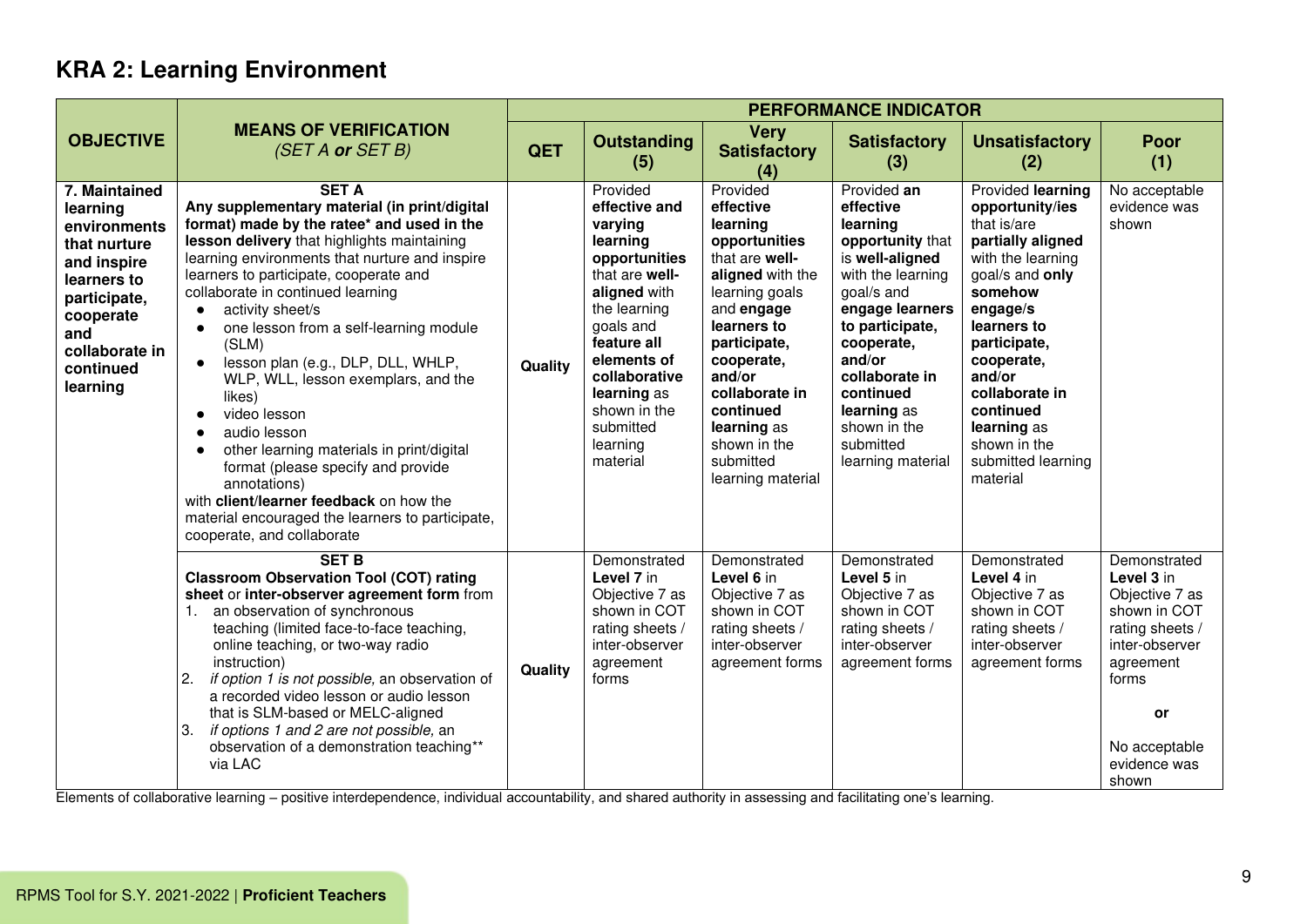\*If the supplementary material is a product of a group work / collaborative effort of two (2) or more teachers, ratee should specify and provide annotations of one's contribution to a material.

\*\* For modular approach, demonstration teaching via LAC must reflect the teaching-learning process in the said modality. The MOV (COT rating sheet or inter-observer agreement form) shall also be complemented with any annotated document (e.g., module, screenshot of instant messaging, note/s showing instructions, narrative) indicating occurrence of follow through, monitoring, etc.

Note for **SET A**: For this objective, two MOVs are required for the entire school year. In computing the rating for Quality, calculate the average rating of the two MOV and find the transmuted RPMS rating. **See sample computation below:**

| <b>Means of Verification</b> | <b>RPMS 5-point</b><br><b>Scale Rating</b> | Average | <b>RPMS Rating for</b><br>Quality | <b>RPMS Rating</b><br><b>Transmutation Table</b> |             |
|------------------------------|--------------------------------------------|---------|-----------------------------------|--------------------------------------------------|-------------|
| MOV 1: Activity Sheet        |                                            |         |                                   | Outstanding (5)                                  | 4.500-5.000 |
| MOV 2: One lesson from a SLM |                                            | 3.500   | (Very Satisfactory)               | Very Satisfactory (4)                            | 3.500-4.499 |

| <b>RPMS Rating</b><br><b>Transmutation Table</b> |             |  |  |  |  |
|--------------------------------------------------|-------------|--|--|--|--|
| Outstanding (5)                                  | 4.500-5.000 |  |  |  |  |
| Very Satisfactory (4)                            | 3.500-4.499 |  |  |  |  |
| Satisfactory (3)                                 | 2.500-3.499 |  |  |  |  |
| Unsatisfactory (2)                               | 1.500-2.499 |  |  |  |  |
| Poor $(1)$                                       | 1.000-1.499 |  |  |  |  |

| <b>Means of Verification</b> | COT<br>Rating | <b>RPMS 5-point</b><br><b>Scale Rating</b> | Average | <b>RPMS Rating for</b><br>Qualitv |  | <b>RPMS Rating</b><br><b>Transmutation Table</b> |             |
|------------------------------|---------------|--------------------------------------------|---------|-----------------------------------|--|--------------------------------------------------|-------------|
| COT Rating Sheet 1           |               |                                            |         |                                   |  | Outstanding (5)                                  | 4.500-5.000 |
| COT Rating Sheet 2           |               |                                            | 3.500   | (Very Satisfactory)               |  | Very Satisfactory (4)                            | 3.500-4.499 |

| <b>RPMS Rating</b><br><b>Transmutation Table</b> |             |  |  |  |  |  |
|--------------------------------------------------|-------------|--|--|--|--|--|
| Outstanding (5)                                  | 4.500-5.000 |  |  |  |  |  |
| Very Satisfactory (4)                            | 3.500-4.499 |  |  |  |  |  |
| Satisfactory (3)                                 | 2.500-3.499 |  |  |  |  |  |
| Unsatisfactory (2)                               | 1.500-2.499 |  |  |  |  |  |
| Poor (1)                                         | 1.000-1.499 |  |  |  |  |  |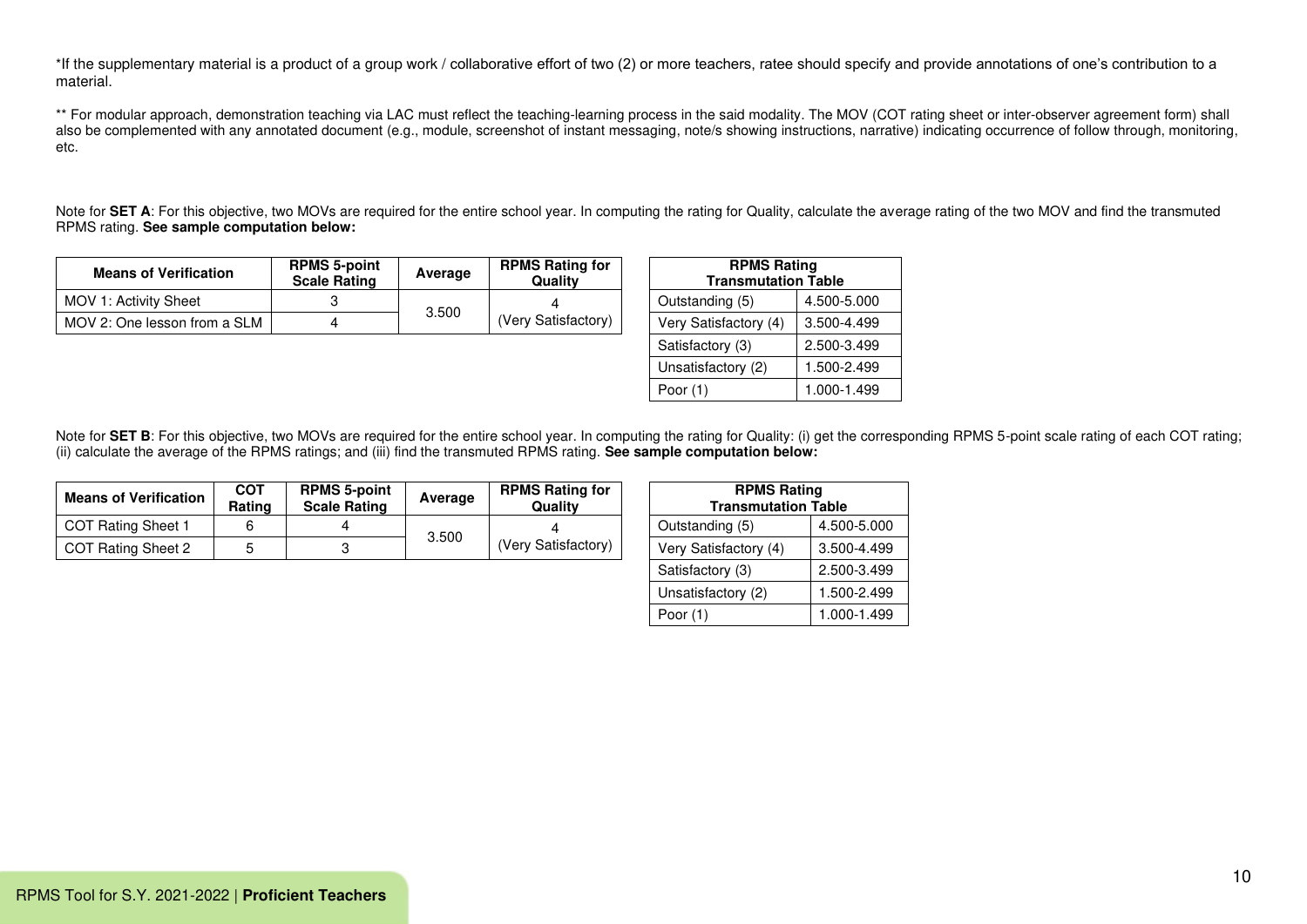|                                                                                                                                                                                                                         |                                                                                                                                                                                                                                                                                                                                                                                                                                                                                                                                                                                                                                                                                        | <b>PERFORMANCE INDICATOR</b> |                                                                                                                                                                                                                                                                |                                                                                                                                                                                                                                                                                                     |                                                                                                                                                                                                                                                                                                   |                                                                                                                                                                                                                                                                                                       |                                                                                                                                                                                |
|-------------------------------------------------------------------------------------------------------------------------------------------------------------------------------------------------------------------------|----------------------------------------------------------------------------------------------------------------------------------------------------------------------------------------------------------------------------------------------------------------------------------------------------------------------------------------------------------------------------------------------------------------------------------------------------------------------------------------------------------------------------------------------------------------------------------------------------------------------------------------------------------------------------------------|------------------------------|----------------------------------------------------------------------------------------------------------------------------------------------------------------------------------------------------------------------------------------------------------------|-----------------------------------------------------------------------------------------------------------------------------------------------------------------------------------------------------------------------------------------------------------------------------------------------------|---------------------------------------------------------------------------------------------------------------------------------------------------------------------------------------------------------------------------------------------------------------------------------------------------|-------------------------------------------------------------------------------------------------------------------------------------------------------------------------------------------------------------------------------------------------------------------------------------------------------|--------------------------------------------------------------------------------------------------------------------------------------------------------------------------------|
| <b>OBJECTIVE</b>                                                                                                                                                                                                        | <b>MEANS OF VERIFICATION</b><br>(SET A or SET B)                                                                                                                                                                                                                                                                                                                                                                                                                                                                                                                                                                                                                                       | <b>QET</b>                   | <b>Outstanding</b><br>(5)                                                                                                                                                                                                                                      | <b>Very</b><br><b>Satisfactory</b><br>(4)                                                                                                                                                                                                                                                           | <b>Satisfactory</b><br>(3)                                                                                                                                                                                                                                                                        | <b>Unsatisfactor</b><br>y<br>(2)                                                                                                                                                                                                                                                                      | Poor<br>(1)                                                                                                                                                                    |
| 8. Applied a<br>range of<br>successful<br>strategies<br>that maintain<br>learning<br>environments<br>that motivate<br>learners to<br>work<br>productively<br>by assuming<br>responsibility<br>for their own<br>learning | <b>SET A</b><br>Any supplementary material (in<br>print/digital format) made by the ratee*<br>and used in the lesson delivery that<br>highlights a range of strategies that<br>maintain learning environments that<br>motivate learners to work productively by<br>assuming responsibility for their own<br>learning<br>activity sheet/s<br>$\bullet$<br>one lesson from a self-learning<br>module (SLM)<br>lesson plan (e.g., DLP, DLL, WHLP,<br>$\bullet$<br>WLP, WLL, lesson exemplars, and<br>the likes)<br>video lesson<br>$\bullet$<br>audio lesson<br>$\bullet$<br>other learning materials in<br>$\bullet$<br>print/digital format (please specify<br>and provide annotations) | Quality                      | Applied<br>effective<br>teaching<br>strategies that<br>are well-<br>aligned with the<br>learning goals<br>and<br>successfully<br>motivate<br>learners to<br>monitor and<br>evaluate their<br>own learning<br>as shown in the<br>submitted<br>learning material | Applied<br>effective<br>teaching<br>strategies that<br>are well-<br>aligned with the<br>learning goals<br>and<br>successfully<br>motivate<br>learners to<br>work<br>productively by<br>assuming<br>responsibility for<br>their own<br>learning as<br>shown in the<br>submitted<br>learning material | Applied an<br>effective<br>teaching<br>strategy that is<br>well-aligned<br>with the learning<br>goal/s and<br>successfully<br>motivates<br>learners to<br>work<br>productively by<br>assuming<br>responsibility for<br>their own<br>learning as<br>shown in the<br>submitted<br>learning material | Applied<br>teaching<br>strategy/ies<br>that is/are<br>partially<br>aligned with the<br>learning goal/s<br>and only<br>somehow<br>motivate/s<br>learners to<br>work<br>productively by<br>assuming<br>responsibility for<br>their own<br>learning as<br>shown in the<br>submitted<br>learning material | No acceptable<br>evidence was<br>shown                                                                                                                                         |
|                                                                                                                                                                                                                         | <b>SET B</b><br><b>Classroom Observation Tool (COT)</b><br>rating sheet or inter-observer<br>agreement form from<br>1. an observation of synchronous<br>teaching (limited face-to-face<br>teaching, online teaching, or two-way<br>radio instruction)<br>if option 1 is not possible, an<br>2.<br>observation of a recorded video lesson<br>or audio lesson that is SLM-based or<br>MELC-aligned<br>if options 1 and 2 are not possible, an<br>3.<br>observation of a demonstration<br>teaching** via LAC                                                                                                                                                                              | Quality                      | Demonstrated<br>Level 7 in<br>Objective 8 as<br>shown in COT<br>rating sheets /<br>inter-observer<br>agreement<br>forms                                                                                                                                        | Demonstrated<br>Level 6 in<br>Objective 8 as<br>shown in COT<br>rating sheets /<br>inter-observer<br>agreement<br>forms                                                                                                                                                                             | Demonstrated<br>Level 5 in<br>Objective 8 as<br>shown in COT<br>rating sheets /<br>inter-observer<br>agreement<br>forms                                                                                                                                                                           | Demonstrated<br>Level 4 in<br>Objective 8 as<br>shown in COT<br>rating sheets /<br>inter-observer<br>agreement<br>forms                                                                                                                                                                               | Demonstrated<br>Level 3 in<br>Objective 8 as<br>shown in COT<br>rating sheets /<br>inter-observer<br>agreement<br>forms<br><b>or</b><br>No acceptable<br>evidence was<br>shown |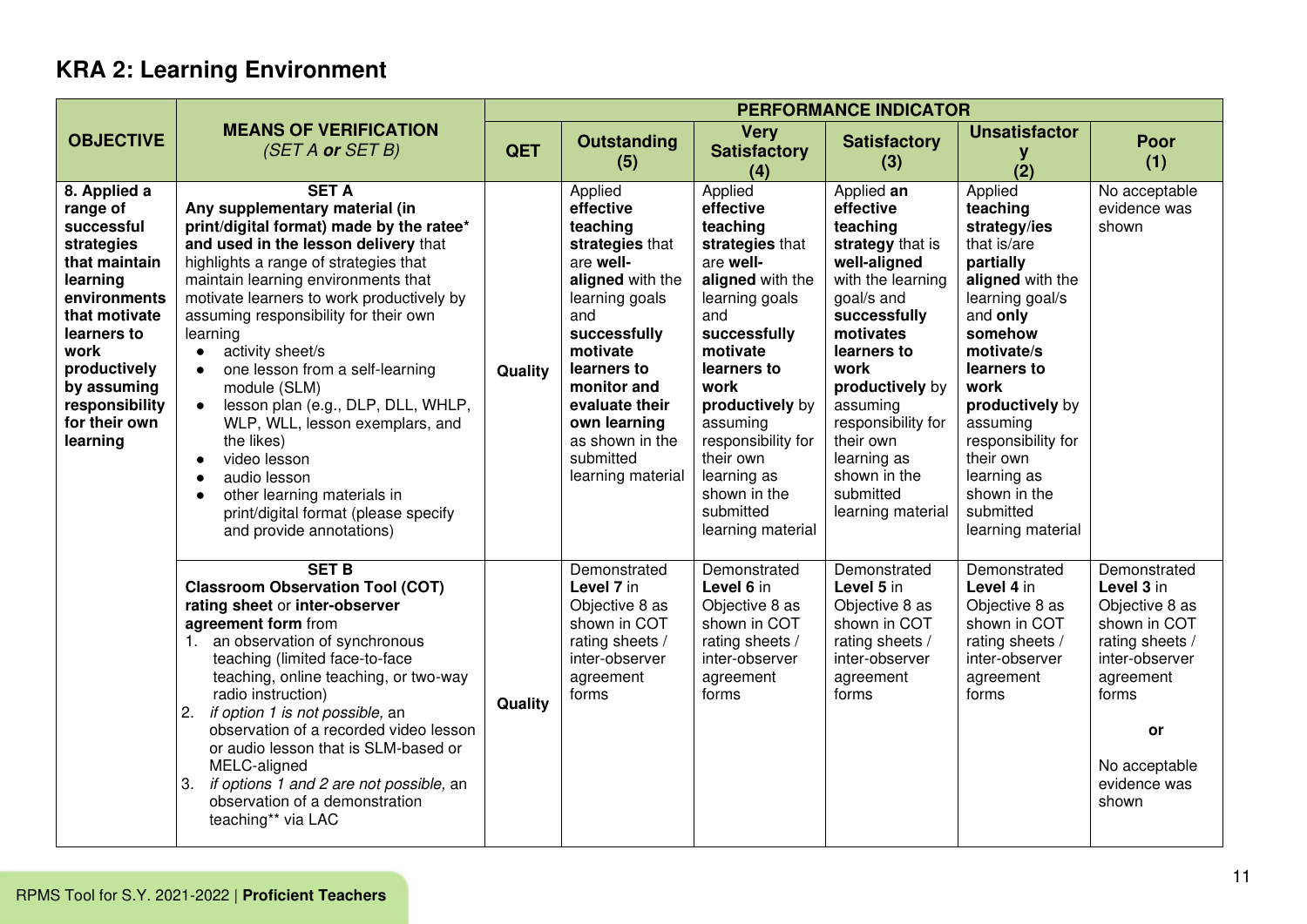\*If the supplementary material is a product of a group work / collaborative effort of two (2) or more teachers, ratee should specify and provide annotations of one's contribution to a material.

\*\* For modular approach, demonstration teaching via LAC must reflect the teaching-learning process in the said modality. The MOV (COT rating sheet or inter-observer agreement form) shall also be complemented with any annotated document (e.g., module, screenshot of instant messaging, note/s showing instructions, narrative) indicating occurrence of follow through, monitoring, etc.

Note for SET A: For this objective, two MOVs are required for the entire school year. In computing the rating for Quality, calculate the average rating of the two MOV and find the transmuted RPMS rating. **See sample computation below:**

| <b>Means of Verification</b> | <b>RPMS 5-point</b><br><b>Scale Rating</b> | Average | <b>RPMS Rating for</b><br>Quality | <b>RPMS Rating</b><br><b>Transmutation Table</b> |             |
|------------------------------|--------------------------------------------|---------|-----------------------------------|--------------------------------------------------|-------------|
| MOV 1: Activity Sheet        |                                            |         |                                   | Outstanding (5)                                  | 4.500-5.000 |
| MOV 2: One lesson from a SLM |                                            | 3.500   | (Very Satisfactory)               | Very Satisfactory (4)                            | 3.500-4.499 |

| <b>RPMS Rating</b>         |             |  |  |  |  |  |
|----------------------------|-------------|--|--|--|--|--|
| <b>Transmutation Table</b> |             |  |  |  |  |  |
| Outstanding (5)            | 4.500-5.000 |  |  |  |  |  |
| Very Satisfactory (4)      | 3.500-4.499 |  |  |  |  |  |
| Satisfactory (3)           | 2.500-3.499 |  |  |  |  |  |
| Unsatisfactory (2)         | 1.500-2.499 |  |  |  |  |  |
| Poor $(1)$                 | 1.000-1.499 |  |  |  |  |  |

| <b>Means of Verification</b> | <b>COT</b><br>Rating | <b>RPMS 5-point</b><br><b>Scale Rating</b> | Average | <b>RPMS Rating for</b><br>Qualitv | <b>RPMS Rating</b><br><b>Transmutation Table</b> |             |
|------------------------------|----------------------|--------------------------------------------|---------|-----------------------------------|--------------------------------------------------|-------------|
| COT Rating Sheet 1           |                      |                                            | 3.500   |                                   | Outstanding (5)                                  | 4.500-5.000 |
| COT Rating Sheet 2           |                      |                                            |         | (Very Satisfactory)               | Very Satisfactory (4)                            | 3.500-4.499 |

| <b>RPMS Rating</b>         |             |  |  |  |  |  |
|----------------------------|-------------|--|--|--|--|--|
| <b>Transmutation Table</b> |             |  |  |  |  |  |
| Outstanding (5)            | 4.500-5.000 |  |  |  |  |  |
| Very Satisfactory (4)      | 3.500-4.499 |  |  |  |  |  |
| Satisfactory (3)           | 2.500-3.499 |  |  |  |  |  |
| Unsatisfactory (2)         | 1.500-2.499 |  |  |  |  |  |
| Poor (1)                   | 1.000-1.499 |  |  |  |  |  |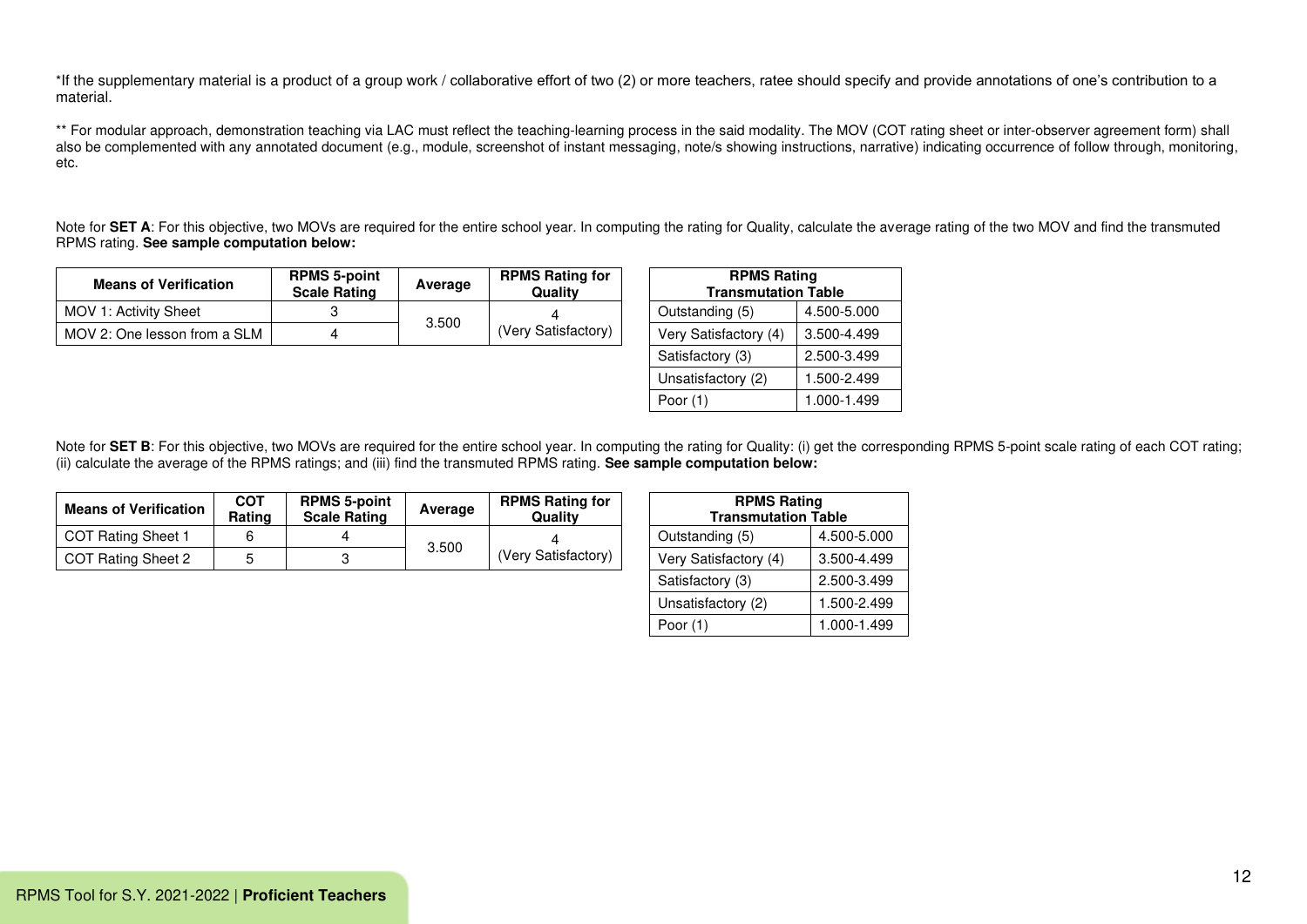#### **KRA 3: Diversity of Learners, Curriculum and Planning, & Assessment and Reporting**

|                                                                                                                                                                  |                                                                                                                                                                                                                                                                                                                                                                                                                                                                                                                        |         |                                                                                                                         |                                                                                                                         | <b>PERFORMANCE INDICATOR</b>                                                                                            |                                                                                                                         |                                                                                                                                                                                |
|------------------------------------------------------------------------------------------------------------------------------------------------------------------|------------------------------------------------------------------------------------------------------------------------------------------------------------------------------------------------------------------------------------------------------------------------------------------------------------------------------------------------------------------------------------------------------------------------------------------------------------------------------------------------------------------------|---------|-------------------------------------------------------------------------------------------------------------------------|-------------------------------------------------------------------------------------------------------------------------|-------------------------------------------------------------------------------------------------------------------------|-------------------------------------------------------------------------------------------------------------------------|--------------------------------------------------------------------------------------------------------------------------------------------------------------------------------|
| <b>OBJECTIVE</b>                                                                                                                                                 | <b>MEANS OF VERIFICATION</b><br>(SET A or SET B)                                                                                                                                                                                                                                                                                                                                                                                                                                                                       | QET     | <b>Outstanding</b><br>(5)                                                                                               | <b>Very</b><br><b>Satisfactory</b><br>(4)                                                                               | <b>Satisfactory</b><br>(3)                                                                                              | <b>Unsatisfactory</b><br>(2)                                                                                            | <b>Poor</b><br>(1)                                                                                                                                                             |
| 9. Designed,<br>adapted and<br>implemented<br>teaching<br>strategies<br>that are<br>responsive to<br>learners with<br>disabilities,<br>giftedness<br>and talents | <b>SET A</b><br><b>Classroom Observation Tool</b><br>(COT) rating sheet or inter-<br>observer agreement form from<br>an observation of synchronous<br>1.<br>teaching (limited face-to-face<br>teaching, online teaching, or<br>two-way radio instruction)<br>2.<br>if option 1 is not possible, an<br>observation of a recorded video<br>lesson or audio lesson that is<br>SLM-based or MELC-aligned<br>if options 1 and 2 are not<br>3.<br>possible, an observation of a<br>demonstration teaching* via<br><b>LAC</b> | Quality | Demonstrated<br>Level 7 in<br>Objective 9 as<br>shown in COT<br>rating sheets /<br>inter-observer<br>agreement<br>forms | Demonstrated<br>Level 6 in<br>Objective 9 as<br>shown in COT<br>rating sheets /<br>inter-observer<br>agreement<br>forms | Demonstrated<br>Level 5 in<br>Objective 9 as<br>shown in COT<br>rating sheets /<br>inter-observer<br>agreement<br>forms | Demonstrated<br>Level 4 in<br>Objective 9 as<br>shown in COT<br>rating sheets /<br>inter-observer<br>agreement<br>forms | Demonstrated<br>Level 3 in<br>Objective 9 as<br>shown in COT<br>rating sheets /<br>inter-observer<br>agreement<br>forms<br><b>or</b><br>No acceptable<br>evidence was<br>shown |
|                                                                                                                                                                  | <b>SET B</b><br><b>Teacher Reflection Form (TRF)</b><br>on designing, adapting, and/or<br>implementing teaching strategies<br>that are responsive to learners with<br>disabilities, giftedness and talents<br>and a certification from the<br>school head that the ratee's<br>classes have no identified learner/s<br>with disabilities, giftedness and/or<br>talents                                                                                                                                                  | Quality | Demonstrated<br>Level 5 as<br>shown in the<br><b>TRFs</b>                                                               | Demonstrated<br>Level 4 as<br>shown in the<br><b>TRFs</b>                                                               | Demonstrated<br>Level 3 as<br>shown in the<br><b>TRFs</b>                                                               | Demonstrated<br>Level 2 as<br>shown in the<br><b>TRFs</b>                                                               | Demonstrated<br>Level 1 as<br>shown in the<br><b>TRFs</b><br><b>or</b><br>No acceptable<br>evidence was<br>shown                                                               |

"Learners with disability, giftedness and talents" is operationally defined as persons 1) who are gifted or talented and those 2) who have physical, mental, social, or sensory impairment.

● These persons may be gifted/talented, a fast learner, mentally retarded, visually impaired, hearing impaired, with behavior problems, orthopedically handicapped, with special health problems, learning disabled, speech impaired, multiple handicapped (DO 117, s. 1987).

● "**Disability** shall mean a physical or mental impairment that substantially limits one or more psychological, physiological or anatomical function of an individual or activities of such individual." (RA 7277)

● "Students with **gifts and talents** perform - or have the capability to perform - at higher levels compared to others of the same age, experience, and environment in one or more domains. They require modification(s) to their educational experience(s) to learn and realize their potential." (National Association for Gifted Children, 2019)

For reference, other issuances that relate to learners with disability, giftedness and talents are: DECS Order 26, s.1997 or the Institutionalization of SPED Programs in All Schools, and DepEd Order No. 72, s. 2009 or the Inclusive Education as Strategy for Increasing Participation Rate of Children.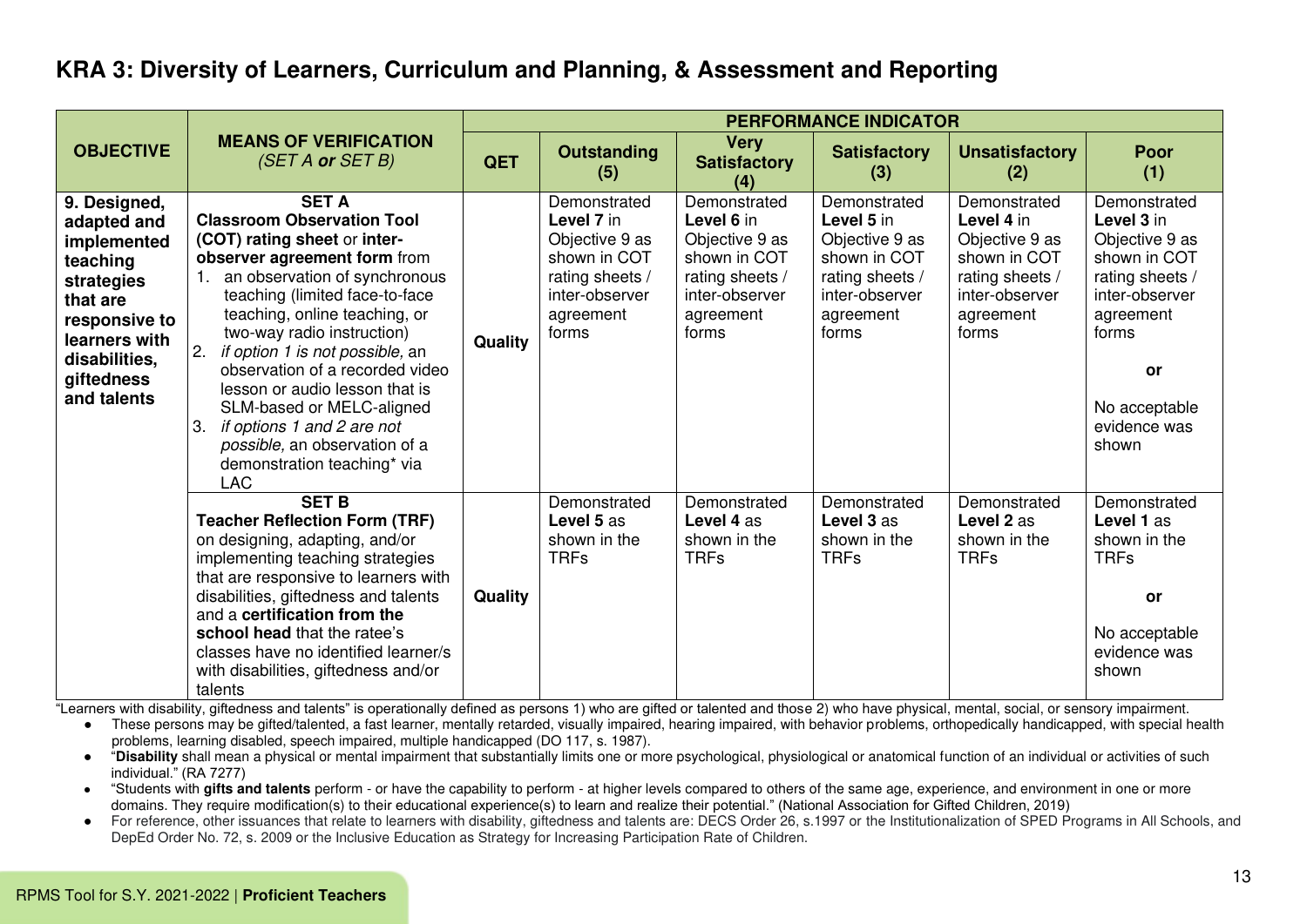\*For modular approach, demonstration teaching via LAC must reflect the teaching-learning process in the said modality. The MOV (COT rating sheet or inter-observer agreement form) shall also be complemented with any annotated document (e.g., module, screenshot of instant messaging, note/s showing instructions, narrative) indicating occurrence of follow through, monitoring, etc.

Note for SET A: For this objective, two MOVs are required for the entire school year. In computing the rating for Quality: (i) get the corresponding RPMS 5-point scale rating of each COT rating; (ii) calculate the average of the RPMS ratings; and (iii) find the transmuted RPMS rating. **See sample computation below:**

| <b>Means of Verification</b> | <b>COT</b><br>Rating | <b>RPMS 5-point</b><br><b>Scale Rating</b> | Average | <b>RPMS Rating for</b><br>Qualitv | <b>RPMS Rating</b><br><b>Transmutation Table</b> |             |
|------------------------------|----------------------|--------------------------------------------|---------|-----------------------------------|--------------------------------------------------|-------------|
| COT Rating Sheet 1           |                      |                                            |         |                                   | Outstanding (5)                                  | 4.500-5.000 |
| COT Rating Sheet 2           |                      |                                            | 3.500   | (Very Satisfactory)               | Very Satisfactory (4)                            | 3.500-4.499 |

| <b>RPMS Rating</b><br><b>Transmutation Table</b> |             |  |  |  |  |  |
|--------------------------------------------------|-------------|--|--|--|--|--|
| Outstanding (5)                                  | 4.500-5.000 |  |  |  |  |  |
| Very Satisfactory (4)                            | 3.500-4.499 |  |  |  |  |  |
| Satisfactory (3)                                 | 2.500-3.499 |  |  |  |  |  |
| Unsatisfactory (2)                               | 1.500-2.499 |  |  |  |  |  |
| Poor (1)                                         | 1.000-1.499 |  |  |  |  |  |

Note for SET B: For this objective, two MOVs are required for the entire school year. In computing the rating for Quality, calculate the average rating of the two MOV and find the transmuted RPMS rating. **See sample computation below:**

| <b>Means of Verification</b> | <b>RPMS 5-point</b><br><b>Scale Rating</b> | Average | <b>RPMS Rating for</b><br>Quality | <b>RPMS Rating</b><br><b>Transmutation Table</b> |             |
|------------------------------|--------------------------------------------|---------|-----------------------------------|--------------------------------------------------|-------------|
| TRF :                        |                                            | 3.500   |                                   | Outstanding (5)                                  | 4.500-5.000 |
| TRF <sub>2</sub>             |                                            |         | (Very Satisfactory)               | Very Satisfactory (4)                            | 3.500-4.499 |

| <b>RPMS Rating</b><br><b>Transmutation Table</b> |             |  |  |  |  |  |
|--------------------------------------------------|-------------|--|--|--|--|--|
| Outstanding (5)                                  | 4.500-5.000 |  |  |  |  |  |
| Very Satisfactory (4)                            | 3.500-4.499 |  |  |  |  |  |
| Satisfactory (3)                                 | 2.500-3.499 |  |  |  |  |  |
| Unsatisfactory (2)                               | 1.500-2.499 |  |  |  |  |  |
| Poor (1)                                         | 1.000-1.499 |  |  |  |  |  |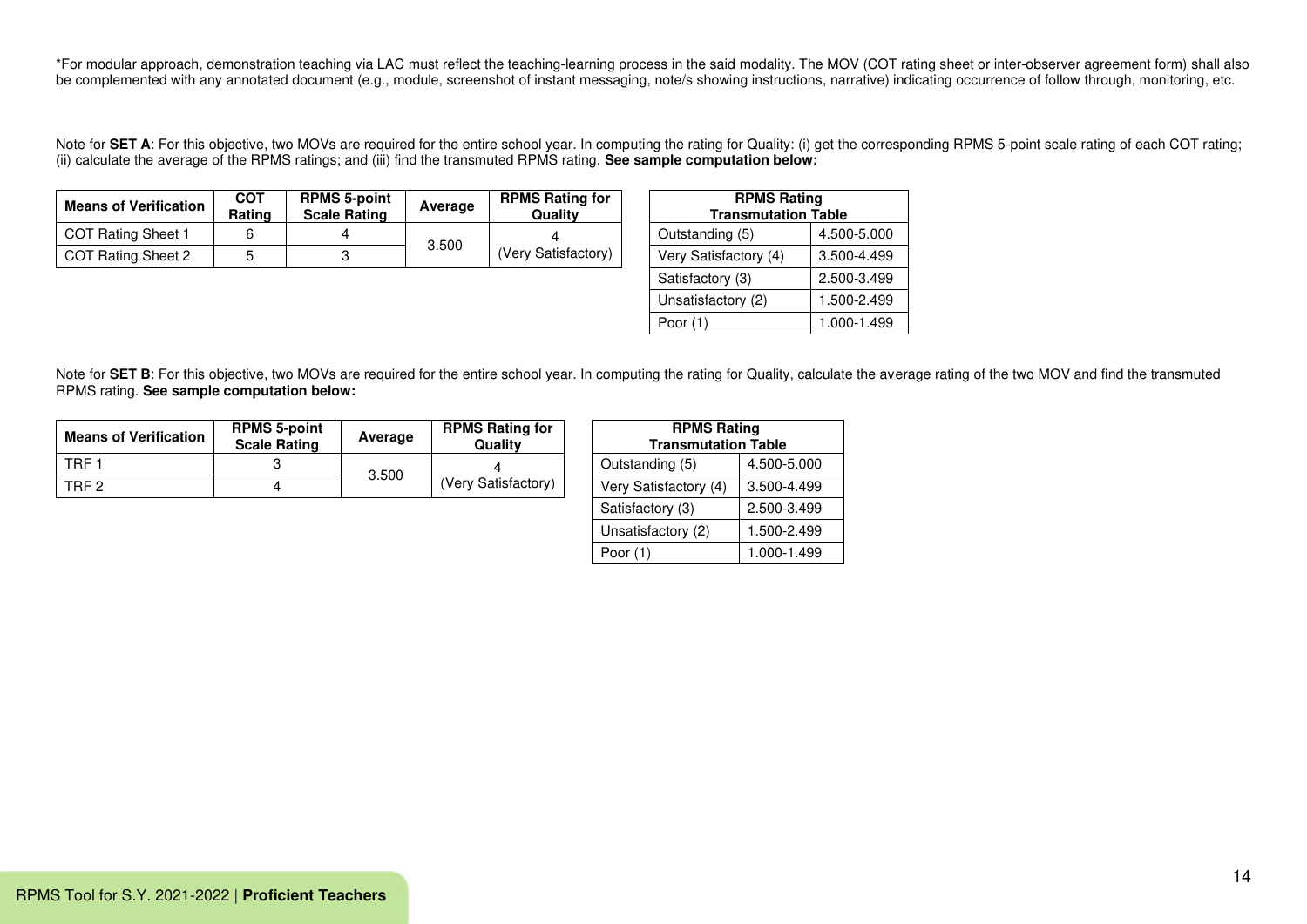## **KRA 3: Diversity of Learners, Curriculum and Planning, & Assessment and Reporting**

|                                                                                                                                                          |                                                                                                                                                                                                                                                                                                                                                                                                                                                                                                                        |            |                                                                                                                          |                                                                                                                          | <b>PERFORMANCE INDICATOR</b>                                                                                             |                                                                                                                       |                                                                                                                                                                       |
|----------------------------------------------------------------------------------------------------------------------------------------------------------|------------------------------------------------------------------------------------------------------------------------------------------------------------------------------------------------------------------------------------------------------------------------------------------------------------------------------------------------------------------------------------------------------------------------------------------------------------------------------------------------------------------------|------------|--------------------------------------------------------------------------------------------------------------------------|--------------------------------------------------------------------------------------------------------------------------|--------------------------------------------------------------------------------------------------------------------------|-----------------------------------------------------------------------------------------------------------------------|-----------------------------------------------------------------------------------------------------------------------------------------------------------------------|
| <b>OBJECTIVE</b>                                                                                                                                         | <b>MEANS OF VERIFICATION</b><br>(SET A or SET B)                                                                                                                                                                                                                                                                                                                                                                                                                                                                       | <b>QET</b> | <b>Outstanding</b><br>(5)                                                                                                | <b>Very</b><br><b>Satisfactory</b><br>(4)                                                                                | <b>Satisfactory</b><br>(3)                                                                                               | <b>Unsatisfactory</b><br>(2)                                                                                          | <b>Poor</b><br>(1)                                                                                                                                                    |
| 10. Adapted<br>and used<br>culturally<br>appropriate<br>teaching<br>strategies to<br>address the<br>needs of<br>learners<br>from<br>indigenous<br>groups | <b>SET A</b><br><b>Classroom Observation</b><br>Tool (COT) rating sheet or<br>inter-observer agreement<br>form from<br>an observation of<br>synchronous<br>teaching (limited face-to-<br>face teaching, online<br>teaching, or two-way radio<br>instruction)<br>if option 1 is not possible,<br>2.<br>an observation of a<br>recorded video lesson or<br>audio lesson that is SLM-<br>based or MELC-aligned<br>3.<br>if options 1 and 2 are not<br>possible, an observation of<br>a demonstration teaching*<br>via LAC | Quality    | Demonstrated<br>Level 7 in<br>Objective 10 as<br>shown in COT<br>rating sheets /<br>inter-observer<br>agreement<br>forms | Demonstrated<br>Level 6 in<br>Objective 10 as<br>shown in COT<br>rating sheets /<br>inter-observer<br>agreement<br>forms | Demonstrated<br>Level 5 in<br>Objective 10 as<br>shown in COT<br>rating sheets /<br>inter-observer<br>agreement<br>forms | Demonstrated<br>Level 4 in<br>Objective 10 as<br>shown in COT<br>rating sheets /<br>inter-observer<br>agreement forms | Demonstrated<br>Level 3 in<br>Objective 10 as<br>shown in COT<br>rating sheets /<br>inter-observer<br>agreement forms<br>or<br>No acceptable<br>evidence was<br>shown |
|                                                                                                                                                          | <b>SET B</b><br><b>Teacher Reflection Form</b><br><b>(TRF)</b> on adapting and using<br>culturally appropriate teaching<br>strategies to address the<br>needs of learners from<br>indigenous groups and a<br>certification from the school<br>head that the ratee's classes<br>have no identified learner/s<br>from indigenous groups                                                                                                                                                                                  | Quality    | Demonstrated<br>Level 5 as<br>shown in the<br><b>TRFs</b>                                                                | Demonstrated<br>Level 4 as<br>shown in the<br><b>TRFs</b>                                                                | Demonstrated<br>Level 3 as<br>shown in the<br><b>TRFs</b>                                                                | Demonstrated<br>Level 2 as shown<br>in the TRFs                                                                       | Demonstrated<br>Level 1 as shown<br>in the TRFs<br>or<br>No acceptable<br>evidence was<br>shown                                                                       |

"Learners from indigenous groups" is operationally defined as people who have, under claims of ownership since time immemorial, occupied, possessed, and utilized ancestral territories, shared common bonds of language, customs, traditions, and other unique cultural traits (RA 8371 or IPRA of 1997).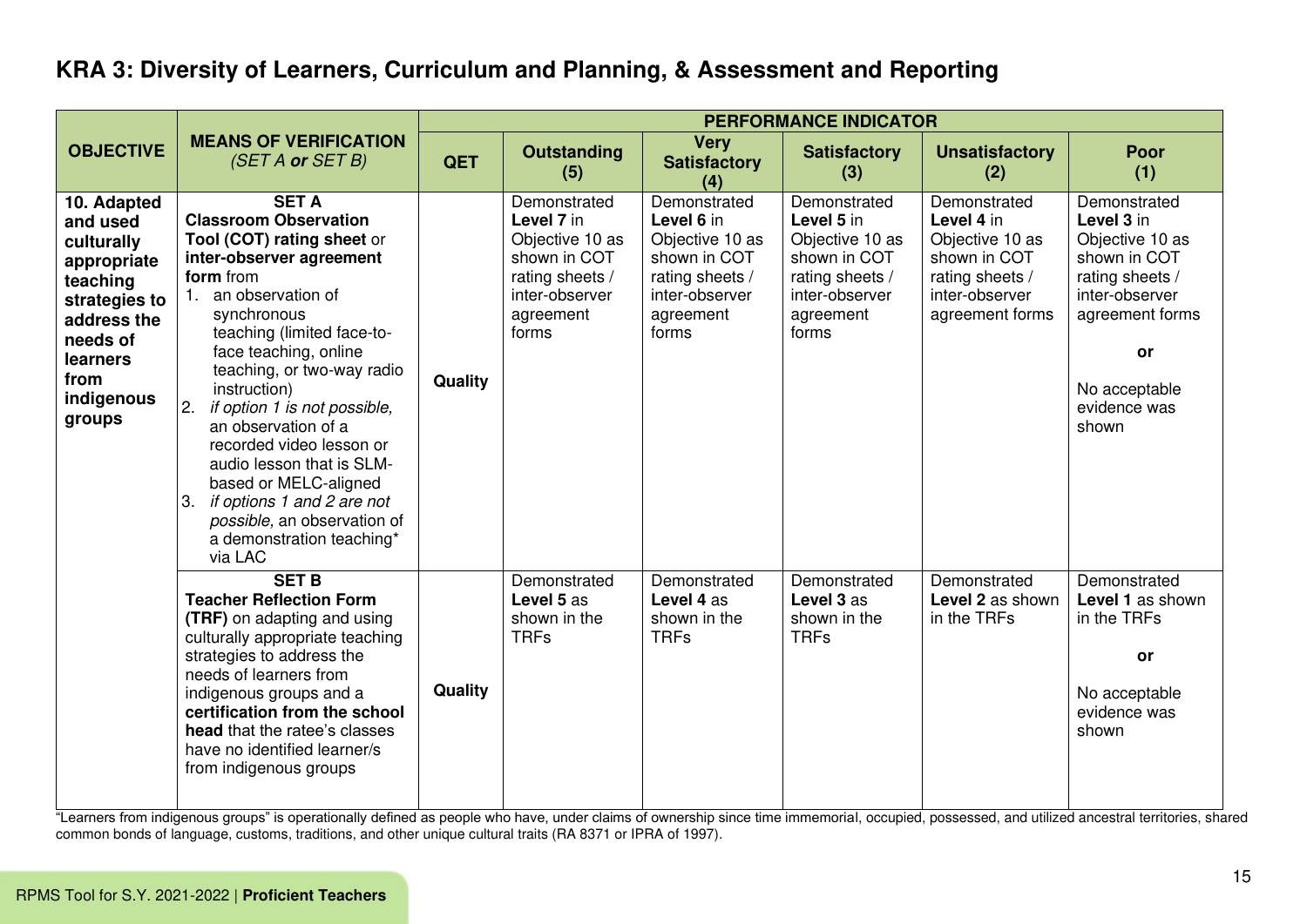\*For modular approach, demonstration teaching via LAC must reflect the teaching-learning process in the said modality. The MOV (COT rating sheet or inter-observer agreement form) shall also be complemented with any annotated document (e.g., module, screenshot of instant messaging, note/s showing instructions, narrative) indicating occurrence of follow through, monitoring, etc.

Note for SET A: For this objective, two MOVs are required for the entire school year. In computing the rating for Quality: (i) get the corresponding RPMS 5-point scale rating of each COT rating; (ii) calculate the average of the RPMS ratings; and (iii) find the transmuted RPMS rating. **See sample computation below:**

| <b>Means of Verification</b> | <b>COT</b><br>Rating | <b>RPMS 5-point</b><br><b>Scale Rating</b> | Average | <b>RPMS Rating for</b><br>Qualitv | <b>RPMS Rating</b><br><b>Transmutation Table</b> |             |
|------------------------------|----------------------|--------------------------------------------|---------|-----------------------------------|--------------------------------------------------|-------------|
| COT Rating Sheet 1           |                      |                                            |         |                                   | Outstanding (5)                                  | 4.500-5.000 |
| COT Rating Sheet 2           |                      |                                            | 3.500   | (Very Satisfactory)               | Very Satisfactory (4)                            | 3.500-4.499 |

| <b>RPMS Rating</b><br><b>Transmutation Table</b> |             |  |  |  |  |  |
|--------------------------------------------------|-------------|--|--|--|--|--|
| Outstanding (5)                                  | 4.500-5.000 |  |  |  |  |  |
| Very Satisfactory (4)                            | 3.500-4.499 |  |  |  |  |  |
| Satisfactory (3)                                 | 2.500-3.499 |  |  |  |  |  |
| Unsatisfactory (2)                               | 1.500-2.499 |  |  |  |  |  |
| Poor (1)                                         | 1.000-1.499 |  |  |  |  |  |

Note for SET B: For this objective, two MOVs are required for the entire school year. In computing the rating for Quality, calculate the average rating of the two MOV and find the transmuted RPMS rating. **See sample computation below:**

| <b>Means of Verification</b> | <b>RPMS 5-point</b><br><b>Scale Rating</b> | Average | <b>RPMS Rating for</b><br>Quality |  | <b>RPMS Rating</b><br><b>Transmutation Table</b> |             |
|------------------------------|--------------------------------------------|---------|-----------------------------------|--|--------------------------------------------------|-------------|
| TRF :                        |                                            | 3.500   |                                   |  | Outstanding (5)                                  | 4.500-5.000 |
| TRF <sub>2</sub>             |                                            |         | (Very Satisfactory)               |  | Very Satisfactory (4)                            | 3.500-4.499 |

| <b>RPMS Rating</b><br><b>Transmutation Table</b> |             |  |  |  |  |  |  |
|--------------------------------------------------|-------------|--|--|--|--|--|--|
| Outstanding (5)                                  | 4.500-5.000 |  |  |  |  |  |  |
| Very Satisfactory (4)                            | 3.500-4.499 |  |  |  |  |  |  |
| Satisfactory (3)                                 | 2.500-3.499 |  |  |  |  |  |  |
| Unsatisfactory (2)                               | 1.500-2.499 |  |  |  |  |  |  |
| Poor $(1)$                                       | 1.000-1.499 |  |  |  |  |  |  |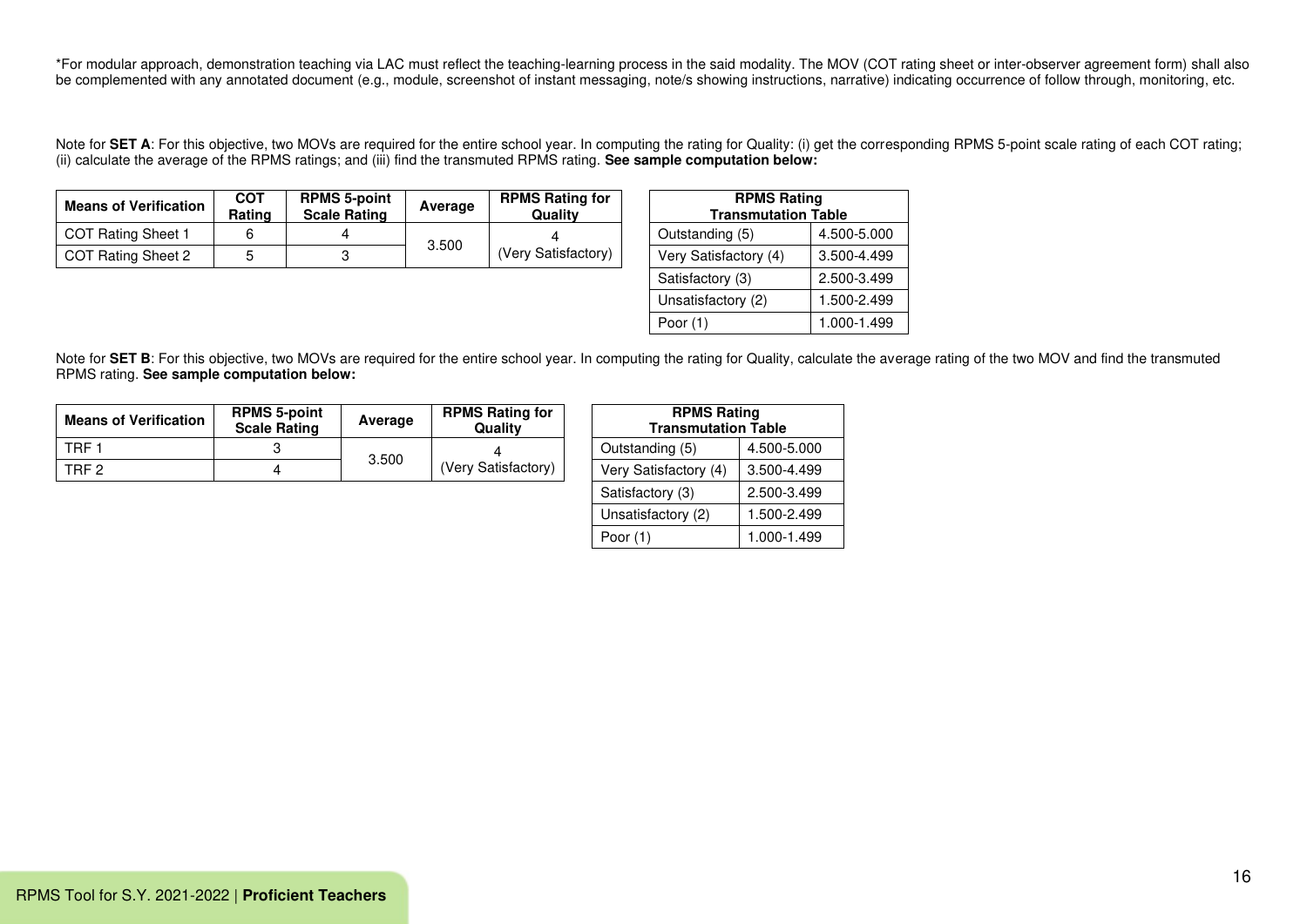## **KRA 3: Diversity of Learners, Curriculum and Planning, & Assessment and Reporting**

|                                                                                                                                             |                                                                                                                                                                                                                                                                                                                                                                                                                                                                                                    |                |                                                                                                            |                                                                                                                                                         | <b>PERFORMANCE INDICATOR</b>                                                                                                        |                                                                                                                                                |                                                  |
|---------------------------------------------------------------------------------------------------------------------------------------------|----------------------------------------------------------------------------------------------------------------------------------------------------------------------------------------------------------------------------------------------------------------------------------------------------------------------------------------------------------------------------------------------------------------------------------------------------------------------------------------------------|----------------|------------------------------------------------------------------------------------------------------------|---------------------------------------------------------------------------------------------------------------------------------------------------------|-------------------------------------------------------------------------------------------------------------------------------------|------------------------------------------------------------------------------------------------------------------------------------------------|--------------------------------------------------|
| <b>OBJECTIVE</b>                                                                                                                            | <b>MEANS OF VERIFICATION</b>                                                                                                                                                                                                                                                                                                                                                                                                                                                                       | <b>QET</b>     | <b>Outstanding</b><br>(5)                                                                                  | <b>Very</b><br><b>Satisfactory</b><br>(4)                                                                                                               | <b>Satisfactory</b><br>(3)                                                                                                          | <b>Unsatisfactory</b><br>(2)                                                                                                                   | <b>Poor</b><br>(1)                               |
| 11. Adapted and<br>implemented<br>learning<br>programs that<br>ensure<br>relevance and<br>responsiveness<br>to the needs of<br>all learners | Proof of evaluation* on<br>1.<br>the implementation of<br>the adapted /<br>contextualized learning<br>program<br>Progress report on the<br>2.<br>implementation of the<br>adapted / contextualized<br>learning program<br>Accomplishment<br>3.<br>/ completion / technical<br>report on the<br>implementation of an<br>adapted / contextualized<br>learning program<br>Action plan / activity<br>4.<br>proposal / activity matrix<br>that shows an adapted /<br>contextualized learning<br>program | <b>Quality</b> | <b>Evaluated the</b><br>adapted /<br>contextualized<br>learning<br>program as<br>evidenced by<br>MOV No. 1 | <b>Monitored</b><br>progress of the<br>adapted /<br>contextualized<br>learning<br>program while<br>being<br>implemented as<br>evidenced by<br>MOV No. 2 | <b>Completed the</b><br>implementation<br>of the adapted /<br>contextualized<br>learning<br>program as<br>evidenced by<br>MOV No. 3 | <b>Planned</b> for the<br>implementation<br>of the adapted /<br>contextualized<br>existing learning<br>program<br>as evidenced by<br>MOV No. 4 | <b>No</b><br>acceptable<br>evidence was<br>shown |

Learning programs are organized and sequenced set of strategies, activities and tasks that effect learning (PPST, 2017) that may include, but not limited to, literacy programs, numeracy programs, Strategic Intervention Materials (SIM), enrichment programs, remediation programs, intervention modules, ALS modular programs, SPED Individualized Education Programs (IEP), among others. A group of teachers or an entire school may collaborate on a learning program. The implementor/s themselves may also evaluate the effectiveness of their adapted / **implemented learning program**.

\* Proof of evaluation may be the Individual Learning Monitoring Plan enclosed in DM-CI-2020-00162 (Suggested Strategies in Implementing Distance Learning Delivery Modalities (DLDM) for School Year 2020-2021) or any other similar/contextualized tool used by the school or prescribed by the DepEd Central Office - Curriculum & Instruction Strand in succeeding issuances.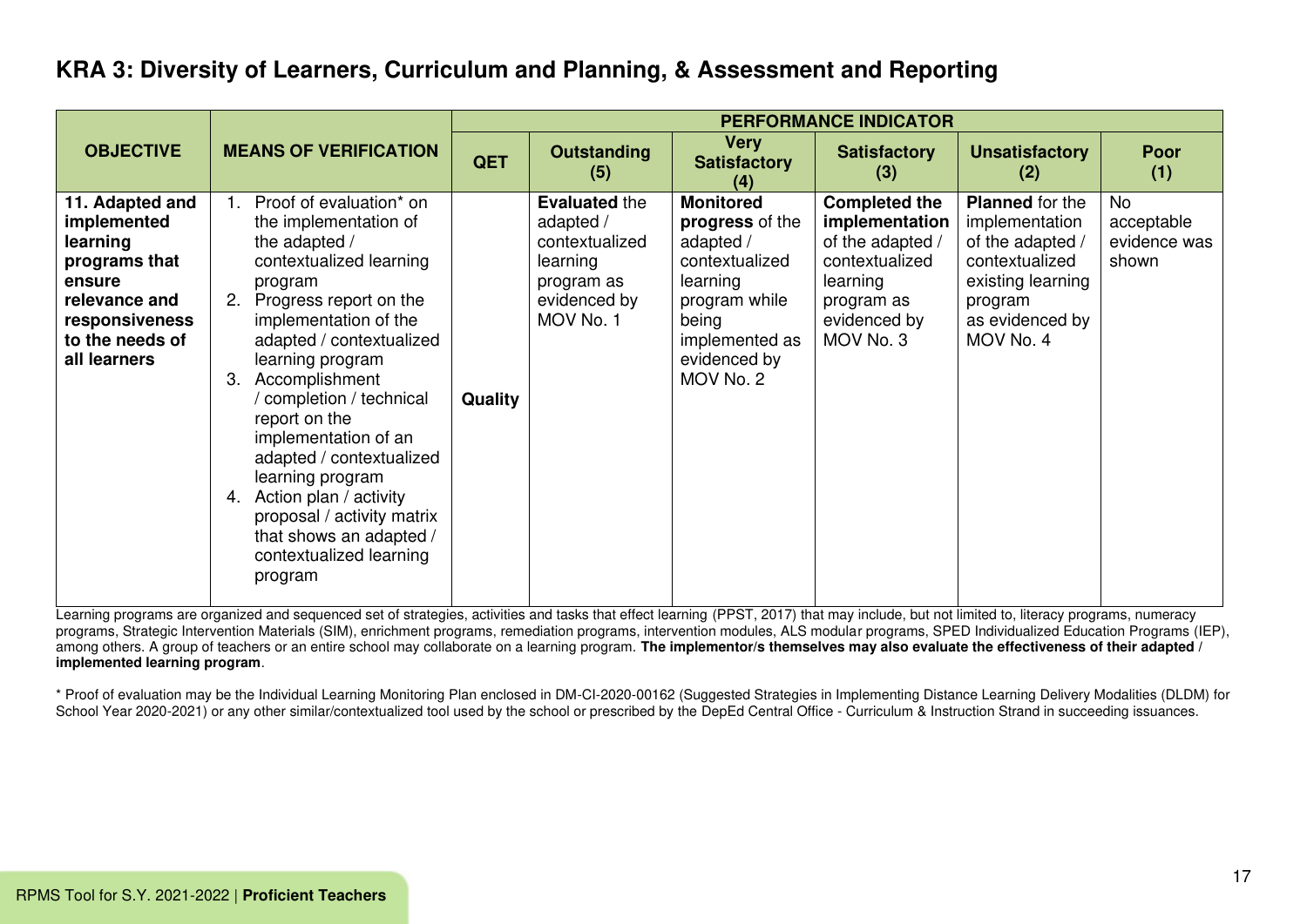# **KRA 3: Diversity of Learners, Curriculum and Planning, & Assessment and Reporting**

|                                                                                                                                 |                                                                                                                                                                                                                                                                                                                                                                                                                                                                                                                                                                                               |            | <b>PERFORMANCE INDICATOR</b>                                                                                                                                                                                                                       |                                                                                                                                                                                            |                                                                                                                                                                                                                                   |                                                                                                                                                                                              |                                        |  |  |
|---------------------------------------------------------------------------------------------------------------------------------|-----------------------------------------------------------------------------------------------------------------------------------------------------------------------------------------------------------------------------------------------------------------------------------------------------------------------------------------------------------------------------------------------------------------------------------------------------------------------------------------------------------------------------------------------------------------------------------------------|------------|----------------------------------------------------------------------------------------------------------------------------------------------------------------------------------------------------------------------------------------------------|--------------------------------------------------------------------------------------------------------------------------------------------------------------------------------------------|-----------------------------------------------------------------------------------------------------------------------------------------------------------------------------------------------------------------------------------|----------------------------------------------------------------------------------------------------------------------------------------------------------------------------------------------|----------------------------------------|--|--|
| <b>OBJECTIVE</b>                                                                                                                | <b>MEANS OF VERIFICATION</b>                                                                                                                                                                                                                                                                                                                                                                                                                                                                                                                                                                  | <b>QET</b> | <b>Outstanding</b><br>(5)                                                                                                                                                                                                                          | <b>Very</b><br><b>Satisfactory</b><br>(4)                                                                                                                                                  | <b>Satisfactory</b><br>(3)                                                                                                                                                                                                        | <b>Unsatisfactory</b><br>(2)                                                                                                                                                                 | <b>Poor</b><br>(1)                     |  |  |
| 12. Utilized<br>assessment<br>data to inform<br>the<br>modification of<br>teaching and<br>learning<br>practices and<br>programs | A list of identified least /<br>most mastered skills based<br>on the frequency of errors /<br>correct responses with any<br>of the following supporting<br><b>MOV</b><br>accomplishment report for<br>remedial / enhancement<br>activities (e.g., remedial<br>sessions, Summer<br>Reading Camp, Phil-IRI-<br>based reading program)<br>2. intervention material used<br>for remediation /<br>reinforcement /<br>enhancement<br>3. lesson plan/activity log for<br>remediation /<br>enhancement utilizing of<br>assessment data to<br>modify teaching and<br>learning practices or<br>programs | Quality    | Implemented<br>a teaching and<br>learning<br>strategy /<br>program using<br>materials<br>based on<br>learners'<br>assessment<br>data as<br>evidenced by a<br>list of identified<br>least / most<br>mastered skills<br>with supporting<br>MOV No. 1 | <b>Developed</b><br>materials<br>based on<br>learners'<br>assessment<br>data as<br>evidenced by a<br>list of identified<br>least / most<br>mastered skills<br>with supporting<br>MOV No. 2 | Planned for a<br>teaching and<br>learning<br>strategy and/or<br>program based<br>on learners'<br>assessment<br>data as<br>evidenced by a<br>list of identified<br>least / most<br>mastered skills<br>with supporting<br>MOV No. 3 | Analyzed<br>learners'<br>mastered skills<br>based on the<br>frequency of<br>errors and<br>correct<br>responses as<br>evidenced by a<br>list of identified<br>least / most<br>mastered skills | No acceptable<br>evidence was<br>shown |  |  |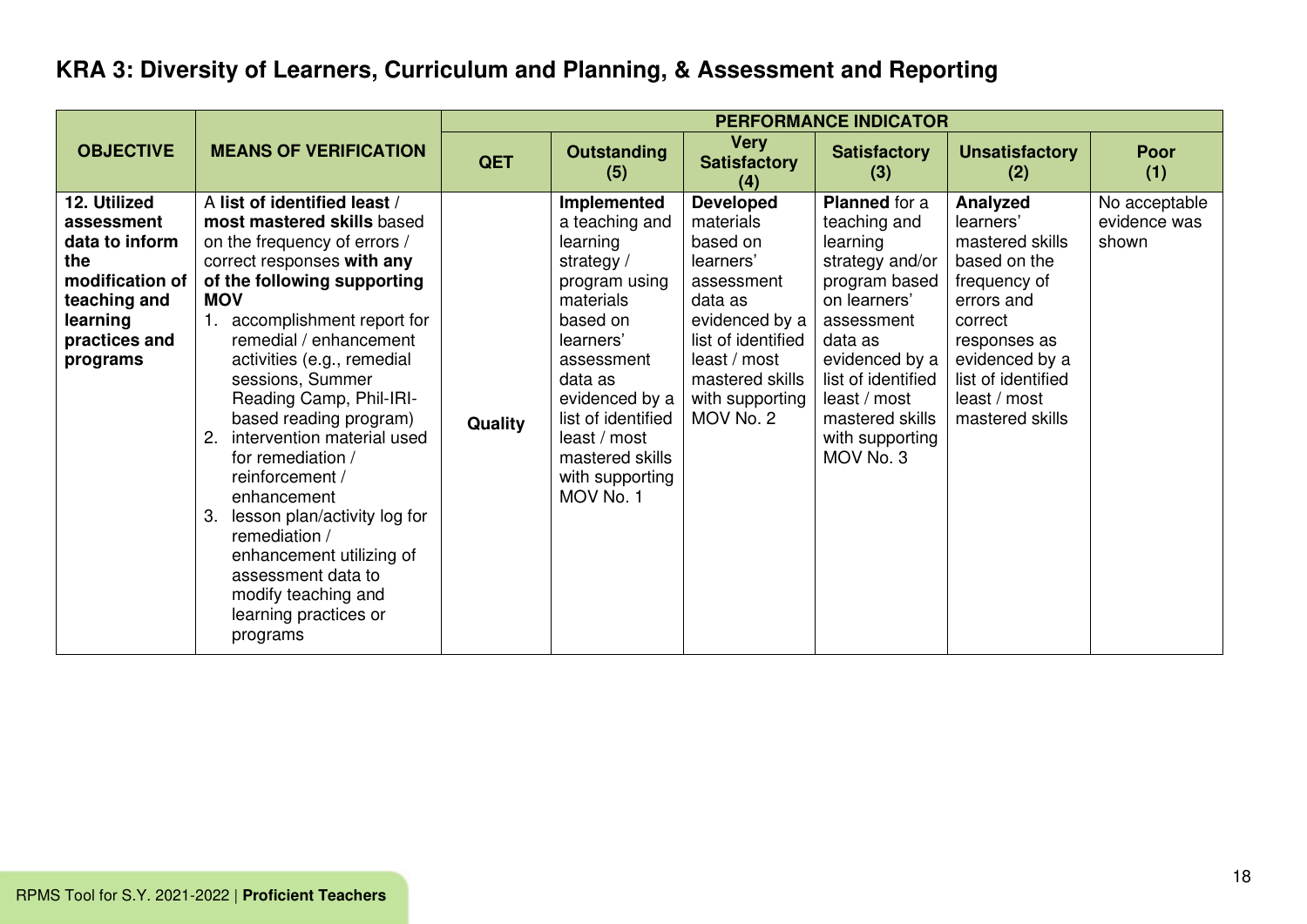|                                                                                                  |                                                                                                                                                                                                                                                                                                                                                                                                                                                                                                                | <b>PERFORMANCE INDICATOR</b> |                                                                                                                                                                                                                                                                                |                                                                                                                                                                                                                            |                                                                                                                                                                                                                                                              |                                                                                                                                                                                                                                               |                                        |  |
|--------------------------------------------------------------------------------------------------|----------------------------------------------------------------------------------------------------------------------------------------------------------------------------------------------------------------------------------------------------------------------------------------------------------------------------------------------------------------------------------------------------------------------------------------------------------------------------------------------------------------|------------------------------|--------------------------------------------------------------------------------------------------------------------------------------------------------------------------------------------------------------------------------------------------------------------------------|----------------------------------------------------------------------------------------------------------------------------------------------------------------------------------------------------------------------------|--------------------------------------------------------------------------------------------------------------------------------------------------------------------------------------------------------------------------------------------------------------|-----------------------------------------------------------------------------------------------------------------------------------------------------------------------------------------------------------------------------------------------|----------------------------------------|--|
| <b>OBJECTIVE</b>                                                                                 | <b>MEANS OF VERIFICATION</b>                                                                                                                                                                                                                                                                                                                                                                                                                                                                                   | QET                          | <b>Outstanding</b><br>(5)                                                                                                                                                                                                                                                      | <b>Very</b><br><b>Satisfactory</b><br>(4)                                                                                                                                                                                  | <b>Satisfactory</b><br>(3)                                                                                                                                                                                                                                   | <b>Unsatisfactory</b><br>(2)                                                                                                                                                                                                                  | <b>Poor</b><br>(1)                     |  |
| 13. Maintained<br>learning<br>environments<br>that are<br>responsive to<br>community<br>contexts | Accomplishment report of a<br>program / project / activity<br>that maintains a learning<br>environment<br>2. Program / Project / Activity<br>plan on maintaining a<br>learning environment<br>Minutes of a consultative<br>3.<br>meeting / community<br>stakeholders meeting<br>about a program / project /<br>activity that maintains a<br>learning environment with<br>proof of attendance<br>Communication letter about<br>4.<br>a program / project /<br>activity that maintains a<br>learning environment | Quality                      | <b>Collaborated</b><br>with the<br>community<br>stakeholder in<br>the<br>implementation<br>completion of<br>a program,<br>project, and/or<br>activity that<br>maintains a<br>learning<br>environment<br>responsive to<br>community<br>contexts as<br>evidenced by<br>MOV No. 1 | <b>Planned with</b><br>the community<br>stakeholders a<br>program,<br>project, and/or<br>activity that<br>maintains a<br>learning<br>environment<br>responsive to<br>community<br>contexts as<br>evidenced by<br>MOV No. 2 | <b>Conducted a</b><br>consultative<br>meeting with<br>the community<br>stakeholders<br>on a program,<br>project, and/or<br>activity that<br>maintains a<br>learning<br>environment<br>responsive to<br>community<br>contexts as<br>evidenced by<br>MOV No. 3 | <b>Communicated</b><br>with the<br>community<br>stakeholders<br>about a<br>program,<br>project, and/or<br>activity that<br>maintains the<br>learning<br>environment<br>responsive to<br>community<br>contexts as<br>evidenced by<br>MOV No. 4 | No acceptable<br>evidence was<br>shown |  |

Learning environment is the classroom and other physical learning areas outside the classroom.

Community contexts refer to situations and all the circumstances in which learners learn from instruction (PPST, 2017).

Community/wider school community refers to both internal and external stakeholders (PPST, 2017).

#### Notes:

- This objective refers to classroom and school programs, projects, and activities that enrich the learning environment and the wider school community's engagement in the educative process.
- A group of teachers or even the entire school may collaborate on a classroom/school program, project, or activity.
- Education can be conducted better by focusing on community and community building and seeking ways in which community can improve student learning; one of which is by "using community to improve pedagogical, curricular, and cocurricular environments" (Bickford, D. & Wright, D., 2006). Here are sample activities that foster an engaged community in student learning:
	- $\circ$  Pedagogical approaches active learning activities in class use cooperative techniques; team-based projects are conducted outside class and culminate in student-led presentations; classroom visitors such as civic leaders or alumni can broaden classroom community and enrich discussion; learners meet with faculty in office spaces that are easy to find and conducive to dialogue;
	- $\circ$  Curricular approaches tutoring programs are offered for at-risk learners and learners with learning needs; learner research projects culminate in school presentations with appropriate grade/credit;
	- $\circ$  Cocurricular approaches social and cultural activities explore and build on the community's heritage and mission; learners participate in volunteer work to expand their understanding of social responsibilities and develop leadership skills; co-curricular activities involve students, faculty, and staff in shared dialogue; learners participate in experiential learning opportunities and in campus management decisions to create a sense of ownership and responsibility.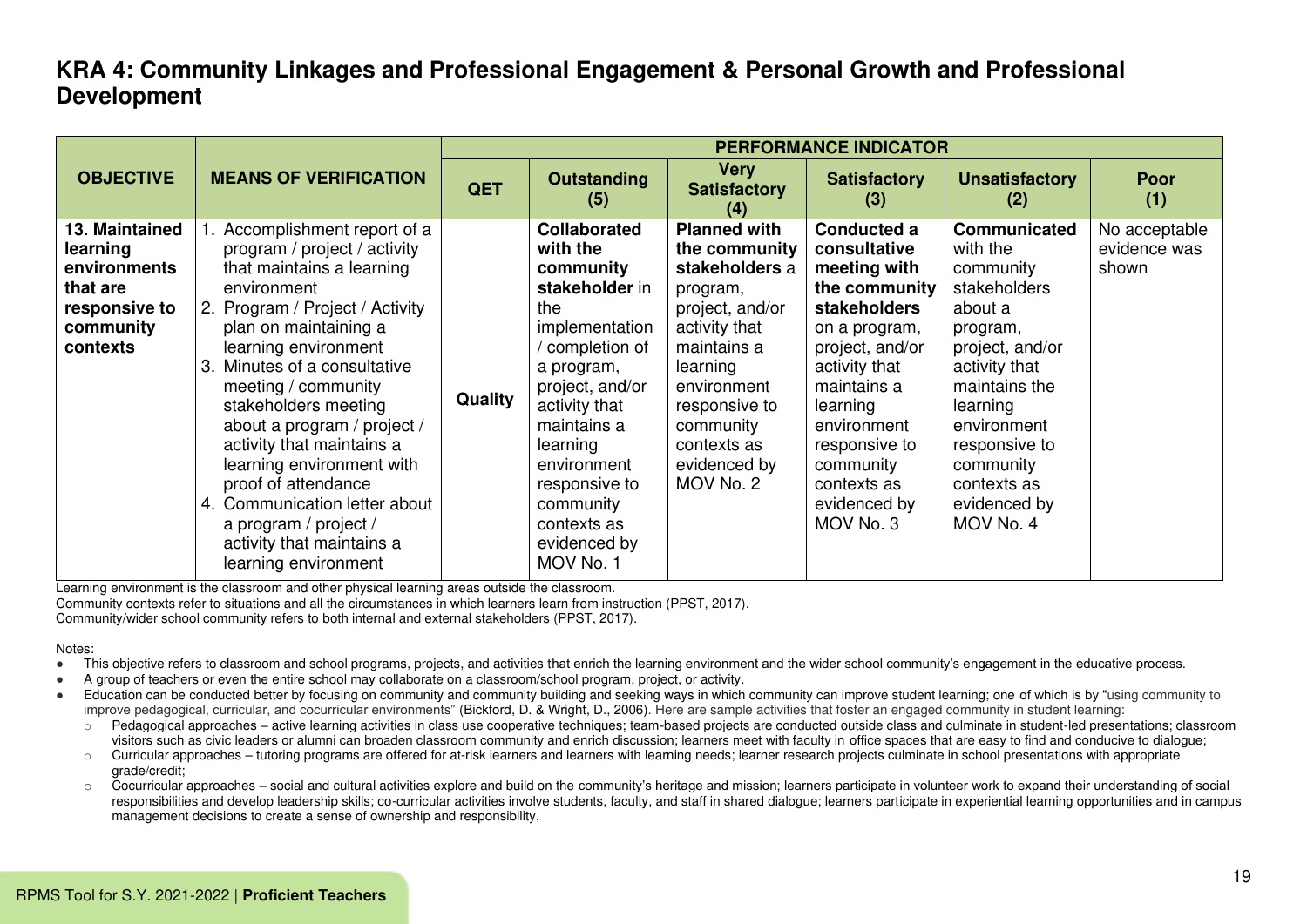|                                                                                                                                                                                                                                                                           |                                                                                                                                                                                                                                                                                                                                                                                                                                                                                                                                                                                                                                              | <b>PERFORMANCE INDICATOR</b> |                                                                                                                                                                                                                                                                                                                                                   |                                                                                                                                                                                                                                                                                                                                                           |                                                                                                                                                                                                                                                                                                    |                                                                                                                                                                                                                                                                                              |                                        |  |  |
|---------------------------------------------------------------------------------------------------------------------------------------------------------------------------------------------------------------------------------------------------------------------------|----------------------------------------------------------------------------------------------------------------------------------------------------------------------------------------------------------------------------------------------------------------------------------------------------------------------------------------------------------------------------------------------------------------------------------------------------------------------------------------------------------------------------------------------------------------------------------------------------------------------------------------------|------------------------------|---------------------------------------------------------------------------------------------------------------------------------------------------------------------------------------------------------------------------------------------------------------------------------------------------------------------------------------------------|-----------------------------------------------------------------------------------------------------------------------------------------------------------------------------------------------------------------------------------------------------------------------------------------------------------------------------------------------------------|----------------------------------------------------------------------------------------------------------------------------------------------------------------------------------------------------------------------------------------------------------------------------------------------------|----------------------------------------------------------------------------------------------------------------------------------------------------------------------------------------------------------------------------------------------------------------------------------------------|----------------------------------------|--|--|
| <b>OBJECTIVE</b>                                                                                                                                                                                                                                                          | <b>MEANS OF</b><br><b>VERIFICATION</b>                                                                                                                                                                                                                                                                                                                                                                                                                                                                                                                                                                                                       | <b>QET</b>                   | <b>Outstanding</b><br>(5)                                                                                                                                                                                                                                                                                                                         | <b>Very</b><br><b>Satisfactory</b><br>(4)                                                                                                                                                                                                                                                                                                                 | <b>Satisfactory</b><br>(3)                                                                                                                                                                                                                                                                         | <b>Unsatisfactory</b><br>(2)                                                                                                                                                                                                                                                                 | Poor<br>(1)                            |  |  |
| 14. Reviewed<br>regularly<br>personal<br>teaching<br>practice using<br>existing laws<br>and regulations<br>that apply to the<br>teaching<br>profession and<br>the<br>responsibilities<br>specified in the<br><b>Code of Ethics</b><br>for Professional<br><b>Teachers</b> | Annotated video /<br>audio recording of<br>one's teaching that<br>shows impact of<br>regularly reviewing<br>one's teaching<br>practice/s<br>2.<br>Annotated teaching<br>material that shows<br>impact of regularly<br>reviewing one's<br>teaching practice/s<br>lesson plan<br>activity sheet<br>assessment<br>materials<br>• others (please<br>specify)<br>3. Personal reflection<br>notes as outputs from<br>participation in review<br>of personal teaching<br>practices in four (4)<br>quarters<br>4. Proof of attendance<br>(with date) in LAC or<br>coaching and<br>mentoring sessions for<br>review of personal<br>teaching practices | Quality                      | <b>Exhibited an</b><br>improved<br>practice<br>through one's<br>teaching as<br>impact of<br>regularly<br>reviewing one's<br>teaching<br>practice/s using<br>laws and<br>regulations that<br>apply to the<br>profession and<br>the<br>responsibilities<br>in the Code of<br>Ethics for<br>Professional<br>Teachers as<br>evidenced by<br>MOV No. 1 | <b>Exhibited an</b><br>improved<br>practice<br>through a<br>teaching<br>material as<br>impact of<br>regularly<br>reviewing<br>one's teaching<br>practice/s<br>using laws and<br>regulations<br>that apply to<br>the profession<br>and the<br>responsibilities<br>in the Code of<br>Ethics for<br>Professional<br>Teachers as<br>evidenced by<br>MOV No. 2 | <b>Reviewed</b><br>personal<br>teaching<br>practices using<br>laws and<br>regulations that<br>apply to the<br>profession and<br>the<br>responsibilities<br>in the Code of<br>Ethics for<br>Professional<br>Teachers in 4<br>quarters with<br>reflection<br>outputs as<br>evidenced by<br>MOV No. 3 | <b>Participated in</b><br>the review of<br>personal<br>teaching<br>practices using<br>laws and<br>regulations that<br>apply to the<br>profession and<br>the<br>responsibilities<br>in the Code of<br>Ethics for<br>Professional<br>Teachers in 4<br>quarters as<br>evidenced by<br>MOV No. 4 | No acceptable<br>evidence was<br>shown |  |  |

Note:

• The video / audio recordings and teaching materials should be made by the ratee and annotated based on how their use in the classroom shows impact of regularly reviewing one's teaching practice/s.

• For Senior High School (SHS) teachers who follow a semestral structure, MOV 3 will be two (2) reflection notes per semester.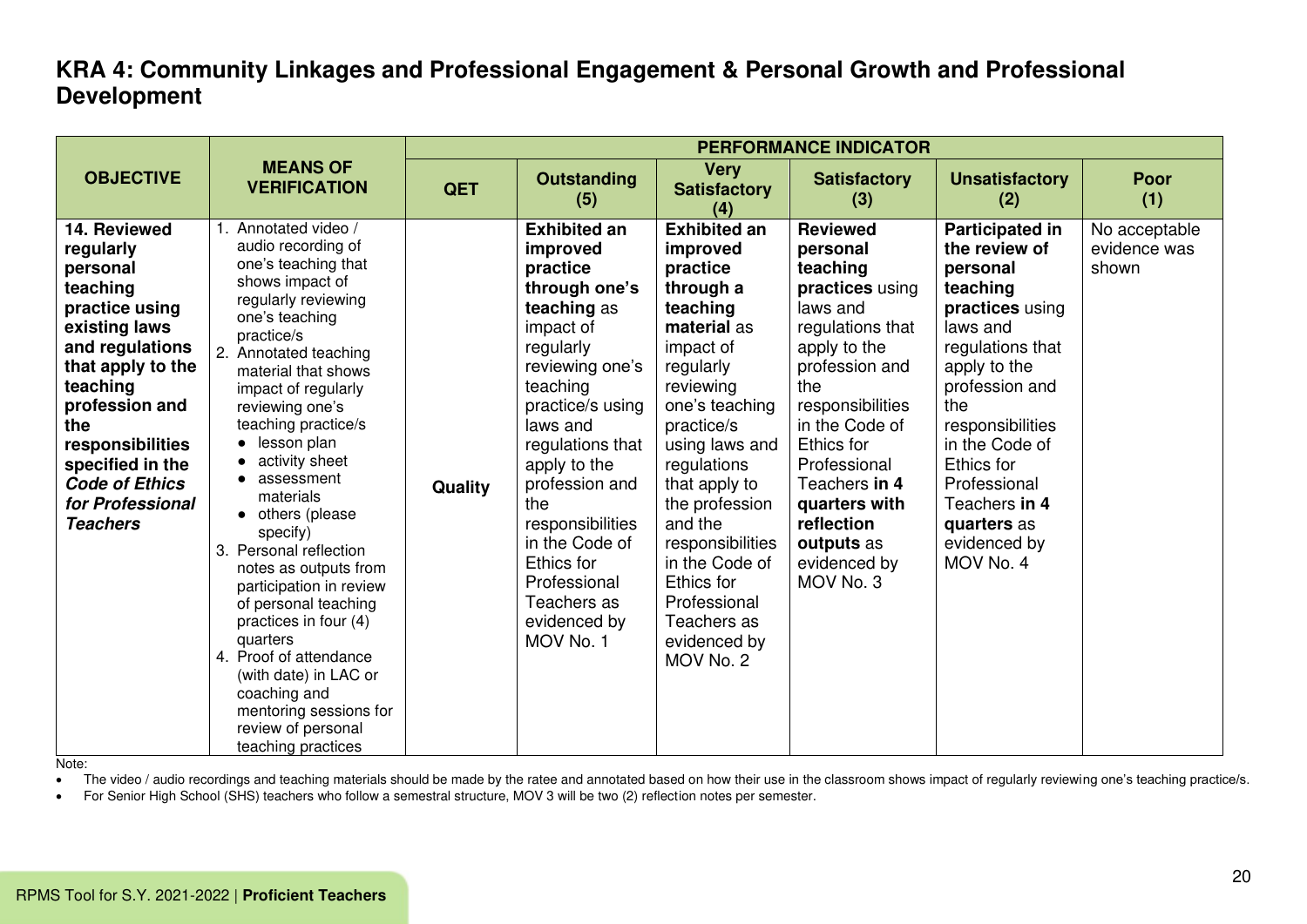|                                                                                                                                                                                                            |                                                                                                                                                                                                                                                                                                                                                                                                                                                                                                    | <b>PERFORMANCE INDICATOR</b> |                                                                                                                                                                                                                                                       |                                                                                                                                                                                       |                                                                                                                                                                                       |                                                                                                                                                                         |                                                  |  |  |
|------------------------------------------------------------------------------------------------------------------------------------------------------------------------------------------------------------|----------------------------------------------------------------------------------------------------------------------------------------------------------------------------------------------------------------------------------------------------------------------------------------------------------------------------------------------------------------------------------------------------------------------------------------------------------------------------------------------------|------------------------------|-------------------------------------------------------------------------------------------------------------------------------------------------------------------------------------------------------------------------------------------------------|---------------------------------------------------------------------------------------------------------------------------------------------------------------------------------------|---------------------------------------------------------------------------------------------------------------------------------------------------------------------------------------|-------------------------------------------------------------------------------------------------------------------------------------------------------------------------|--------------------------------------------------|--|--|
| <b>OBJECTIVE</b>                                                                                                                                                                                           | <b>MEANS OF</b><br><b>VERIFICATION</b>                                                                                                                                                                                                                                                                                                                                                                                                                                                             | <b>QET</b>                   | <b>Outstanding</b><br>(5)                                                                                                                                                                                                                             | <b>Very</b><br><b>Satisfactory</b><br>(4)                                                                                                                                             | <b>Satisfactory</b><br>(3)                                                                                                                                                            | <b>Unsatisfactory</b><br>(2)                                                                                                                                            | <b>Poor</b><br>(1)                               |  |  |
| 15. Complied<br>with and<br>implemented<br>school policies<br>and procedures<br>consistently to<br>foster<br>harmonious<br>relationships<br>with learners,<br>parents, and<br>other<br><b>stakeholders</b> | 1. Proof of participation /<br>involvement in a<br>school-community<br>partnership for the<br>implementation of a<br>school policy /<br>procedure (e.g.,<br>certificate as<br>committee member,<br>narrative report)<br>2. Minutes of parent-<br>teacher conference /<br>stakeholders' meeting<br>about an implemented<br>school policy /<br>procedure with proof of<br>attendance<br>3. Communication letter<br>about an implemented<br>school policy /<br>procedure sent to<br>parent / guardian | <b>Quality</b>               | <b>Sustained</b><br>engagement<br>with the<br>learners,<br>parents /<br>guardians, and<br>other<br>stakeholders<br>regarding<br>school policies<br>and procedures<br>through<br>school-<br>community<br>partnership/s<br>as evidenced<br>by MOV no. 1 | <b>Discussed</b><br>with learners,<br>parents /<br>guardians, and<br>other<br>stakeholders<br>the<br>implemented<br>school policies<br>and procedures<br>as evidenced<br>by MOV no. 2 | <b>Communicated</b><br>with learners,<br>parents /<br>guardians, and<br>other<br>stakeholders the<br>implemented<br>school policies<br>and procedures<br>as evidenced by<br>MOV no. 3 | Implemented<br>school policies<br>and procedures<br>without<br>communicating<br>and consulting<br>the learners,<br>parents /<br>guardians, and<br>other<br>stakeholders | <b>No</b><br>acceptable<br>evidence<br>was shown |  |  |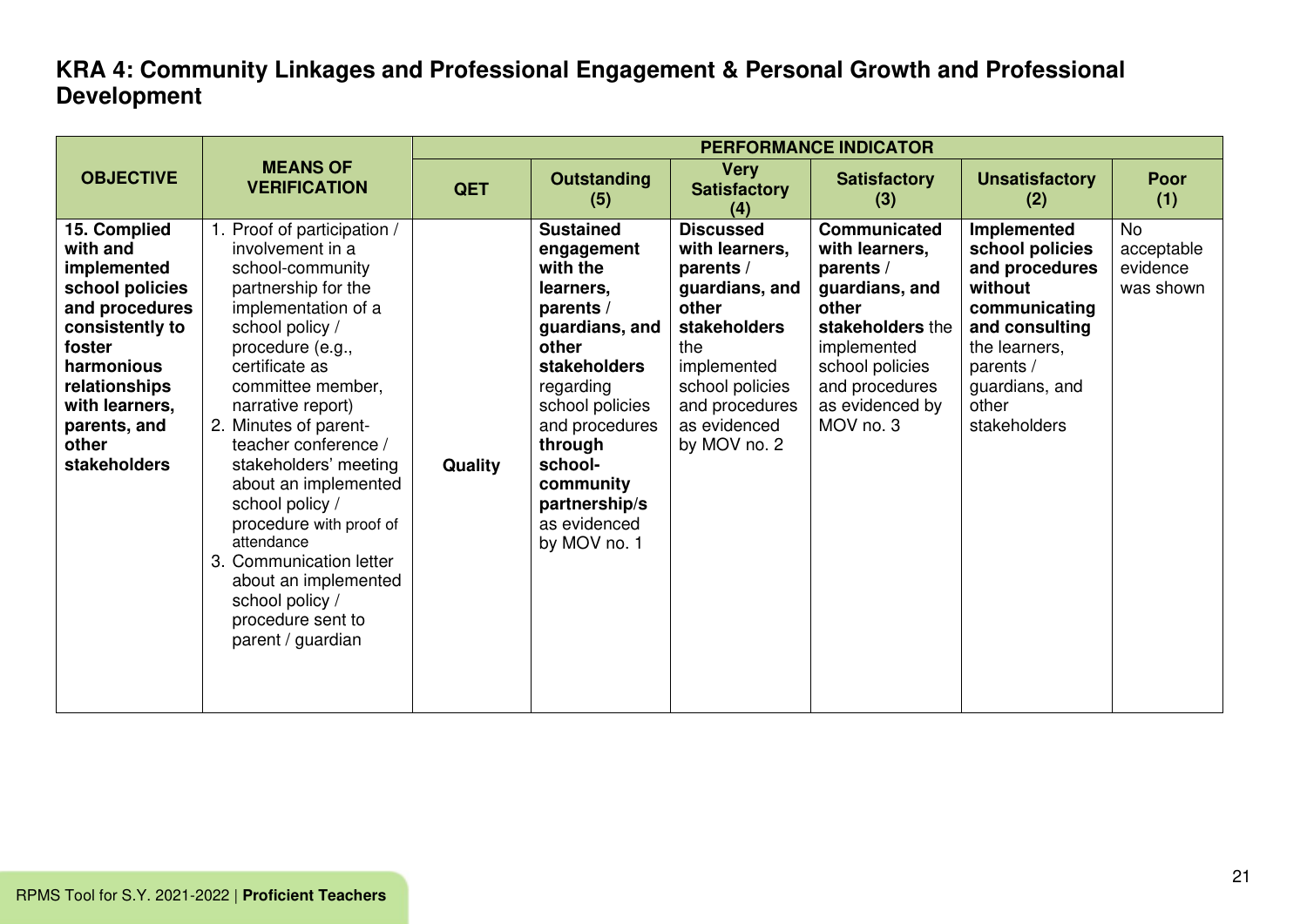|                                                                                    |                                                                                                                                                                                                                               | <b>PERFORMANCE INDICATOR</b> |                                                                                                                                                                                          |                                                                                                                                                                                      |                                                                                                                                                                                        |                                                                                                                                                               |                                        |  |
|------------------------------------------------------------------------------------|-------------------------------------------------------------------------------------------------------------------------------------------------------------------------------------------------------------------------------|------------------------------|------------------------------------------------------------------------------------------------------------------------------------------------------------------------------------------|--------------------------------------------------------------------------------------------------------------------------------------------------------------------------------------|----------------------------------------------------------------------------------------------------------------------------------------------------------------------------------------|---------------------------------------------------------------------------------------------------------------------------------------------------------------|----------------------------------------|--|
| <b>OBJECTIVE</b>                                                                   | <b>MEANS OF</b><br><b>VERIFICATION</b>                                                                                                                                                                                        | <b>QET</b>                   | <b>Outstanding</b><br>(5)                                                                                                                                                                | <b>Very</b><br><b>Satisfactory</b><br>(4)                                                                                                                                            | <b>Satisfactory</b><br>(3)                                                                                                                                                             | <b>Unsatisfactory</b><br>(2)                                                                                                                                  | <b>Poor</b><br>(1)                     |  |
| 16. Applied a<br>personal<br>philosophy of<br>teaching that is<br>learner-centered | One (1) lesson plan<br>with annotations<br>explaining the<br>application of a<br>learner-centered<br>teaching philosophy<br>(e.g., constructivism,<br>existentialism) used<br>as basis for planning /<br>designing the lesson | Quality                      | Applied learner-<br>centered<br>teaching<br>philosophy in<br>the lesson plan<br>in all the<br>components of<br>instruction in<br>the lesson<br>plan to<br>improve<br>student<br>learning | Applied learner-<br>centered<br>teaching<br>philosophy in<br>the lesson plan<br>in two<br>components of<br>instruction in<br>the lesson<br>plan to<br>improve<br>student<br>learning | Applied<br>learner-<br>centered<br>teaching<br>philosophy in<br>the lesson plan<br>in one<br>component of<br>instruction in<br>the lesson<br>plan to<br>improve<br>student<br>learning | Application of<br>learner-centered<br>teaching<br>philosophy is<br>reflected but<br>was poorly<br>used as basis<br>for planning /<br>designing the<br>lesson. | No acceptable<br>evidence was<br>shown |  |

Components of instruction – learning objectives, instructional activities, and assessments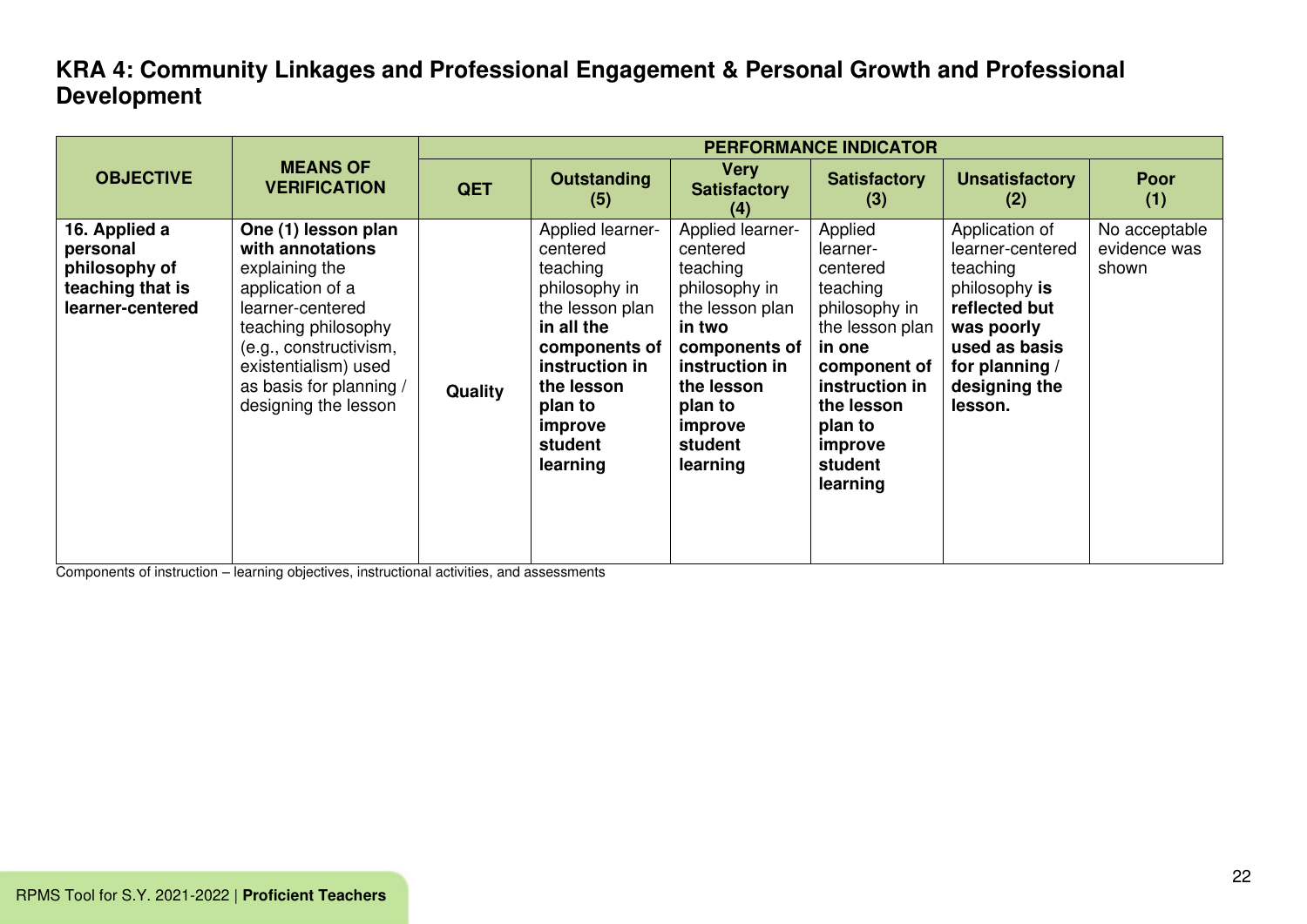|                                                                                                                                                                                   |                                                                                                                                                                                                                                                                                                                                                                                                                                                                                                                                                                                                                                                                                                                                                                                                                                                                                                                                          | <b>PERFORMANCE INDICATOR</b> |                                                                                                                                                                                                                                                                         |                                                                                                                                                                                                                                                      |                                                                                                                                                                                                                                       |                                                                                                                                                                                                                  |                                        |  |  |
|-----------------------------------------------------------------------------------------------------------------------------------------------------------------------------------|------------------------------------------------------------------------------------------------------------------------------------------------------------------------------------------------------------------------------------------------------------------------------------------------------------------------------------------------------------------------------------------------------------------------------------------------------------------------------------------------------------------------------------------------------------------------------------------------------------------------------------------------------------------------------------------------------------------------------------------------------------------------------------------------------------------------------------------------------------------------------------------------------------------------------------------|------------------------------|-------------------------------------------------------------------------------------------------------------------------------------------------------------------------------------------------------------------------------------------------------------------------|------------------------------------------------------------------------------------------------------------------------------------------------------------------------------------------------------------------------------------------------------|---------------------------------------------------------------------------------------------------------------------------------------------------------------------------------------------------------------------------------------|------------------------------------------------------------------------------------------------------------------------------------------------------------------------------------------------------------------|----------------------------------------|--|--|
| <b>OBJECTIVE</b>                                                                                                                                                                  | <b>MEANS OF</b><br><b>VERIFICATION</b>                                                                                                                                                                                                                                                                                                                                                                                                                                                                                                                                                                                                                                                                                                                                                                                                                                                                                                   | <b>QET</b>                   | <b>Outstanding</b><br>(5)                                                                                                                                                                                                                                               | <b>Very</b><br><b>Satisfactory</b><br>(4)                                                                                                                                                                                                            | <b>Satisfactory</b><br>(3)                                                                                                                                                                                                            | <b>Unsatisfactory</b><br>(2)                                                                                                                                                                                     | <b>Poor</b><br>(1)                     |  |  |
| 17. Adopted<br>practices that<br>uphold the<br>dignity of<br>teaching as a<br>profession by<br>exhibiting<br>qualities such<br>as caring<br>attitude,<br>respect and<br>integrity | Documented feedback<br>from superiors, colleagues,<br>learners, parents /<br>guardian, or other<br>stakeholders directly<br>reflecting the ratee's good<br>practices that uphold the<br>dignity of teaching as a<br>profession<br>2. Annotated evidence of<br>practice indirectly linking to<br>the upholding of the dignity<br>of teaching as a profession<br>by exhibiting qualities such<br>as caring attitude, respect<br>and integrity<br>• Screenshot of text<br>message / chat / email /<br>any form of communication<br>with parents / guardian or<br>learners (name or any<br>identifier removed)<br>• Remarks from mentor /<br>master teacher / school<br>head about one's qualities<br>(e.g., entries in<br><b>Performance Monitoring</b><br>and Coaching Form<br>[PMCF] or in Mid-Year<br>Review Form)<br>Recognition from the<br>$\bullet$<br>school / school community<br>about one's qualities<br>Others (please specify) | Quality                      | <b>Exhibited</b><br>dignity of<br>teaching as a<br>profession by<br>exhibiting<br>qualities such<br>as caring<br>attitude,<br>respect, and<br>integrity with<br>affirmation<br>from different<br>school<br>stakeholders<br>as evidenced<br>by at least two<br>MOV No. 1 | <b>Exhibited</b><br>dignity of<br>teaching as a<br>profession by<br>exhibiting<br>qualities such<br>as caring<br>attitude,<br>respect, and<br>integrity with<br>affirmation<br>from any<br>school<br>stakeholder as<br>evidenced by<br>one MOV No. 1 | <b>Adopted</b><br>practices that<br>uphold the<br>dignity of<br>teaching as a<br>profession by<br>exhibiting<br>qualities such<br>as caring<br>attitude,<br>respect, and<br>integrity as<br>evidenced by<br>at least two<br>MOV No. 2 | Adopted a<br>practice that<br>uphold the<br>dignity of<br>teaching as a<br>profession by<br>exhibiting<br>qualities such as<br>caring attitude,<br>respect, and<br>integrity as<br>evidenced by<br>one MOV No. 2 | No acceptable<br>evidence was<br>shown |  |  |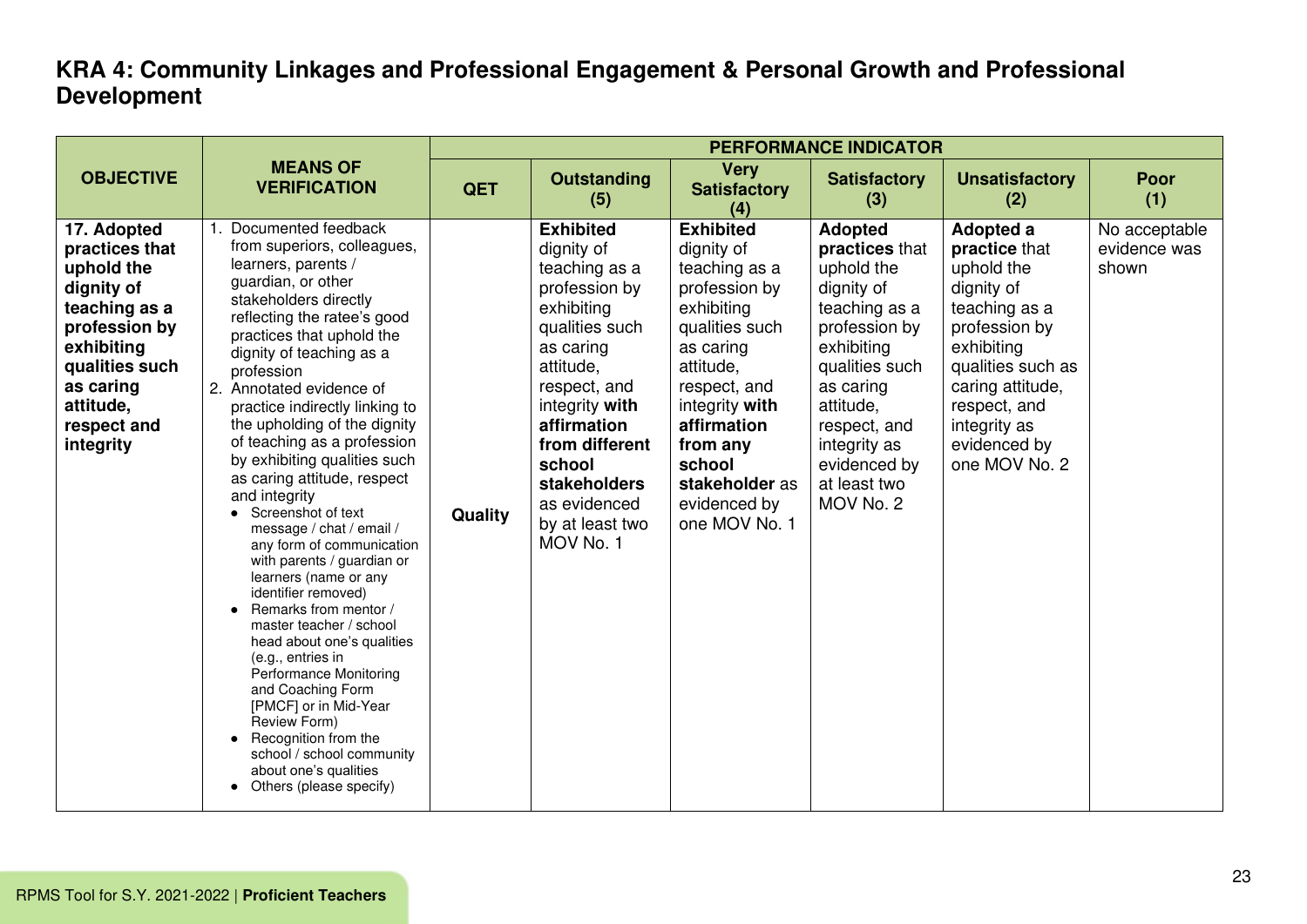|                                                                                                                                              |                                                                                                                                                                                                          |            | <b>PERFORMANCE INDICATOR</b>                                                                                                   |                                                                                                                                                         |                                                                                                                 |                                                                                                     |                           |  |  |
|----------------------------------------------------------------------------------------------------------------------------------------------|----------------------------------------------------------------------------------------------------------------------------------------------------------------------------------------------------------|------------|--------------------------------------------------------------------------------------------------------------------------------|---------------------------------------------------------------------------------------------------------------------------------------------------------|-----------------------------------------------------------------------------------------------------------------|-----------------------------------------------------------------------------------------------------|---------------------------|--|--|
| <b>OBJECTIVE</b>                                                                                                                             | <b>MEANS OF</b><br><b>VERIFICATION</b>                                                                                                                                                                   | <b>QET</b> | <b>Outstanding</b><br>(5)                                                                                                      | <b>Very</b><br><b>Satisfactory</b><br>(4)                                                                                                               | <b>Satisfactory</b><br>(3)                                                                                      | <b>Unsatisfactory</b><br>(2)                                                                        | Poor<br>(1)               |  |  |
| <b>18. Set</b><br>professional<br>development<br>goals based on<br>the Philippine<br>Professional<br><b>Standards for</b><br><b>Teachers</b> | 1. Updated IPCRF-DP<br>from Phase II<br>2. Mid-year Review Form<br>(MRF)<br>3. IPCRF-DP<br>4. Certification from the<br>ICT Coordinator /<br>School Head / Focal<br>Person in charge of e-<br><b>SAT</b> | Quality    | <b>Updated</b><br>professional<br>development<br>goals during<br>Phase II of the<br>RPMS Cycle as<br>evidenced by<br>MOV No. 1 | <b>Discussed</b><br>progress on<br>professional<br>development<br>goals with the<br>rater during the<br>mid-year review<br>as evidenced<br>by MOV No. 2 | <b>Set</b><br>professional<br>development<br>goals based<br>on e-SAT<br>results as<br>evidenced by<br>MOV No. 3 | Accomplished<br>the e-SAT at the<br>beginning of the<br>school year as<br>evidenced by<br>MOV No. 4 | No acceptable<br>evidence |  |  |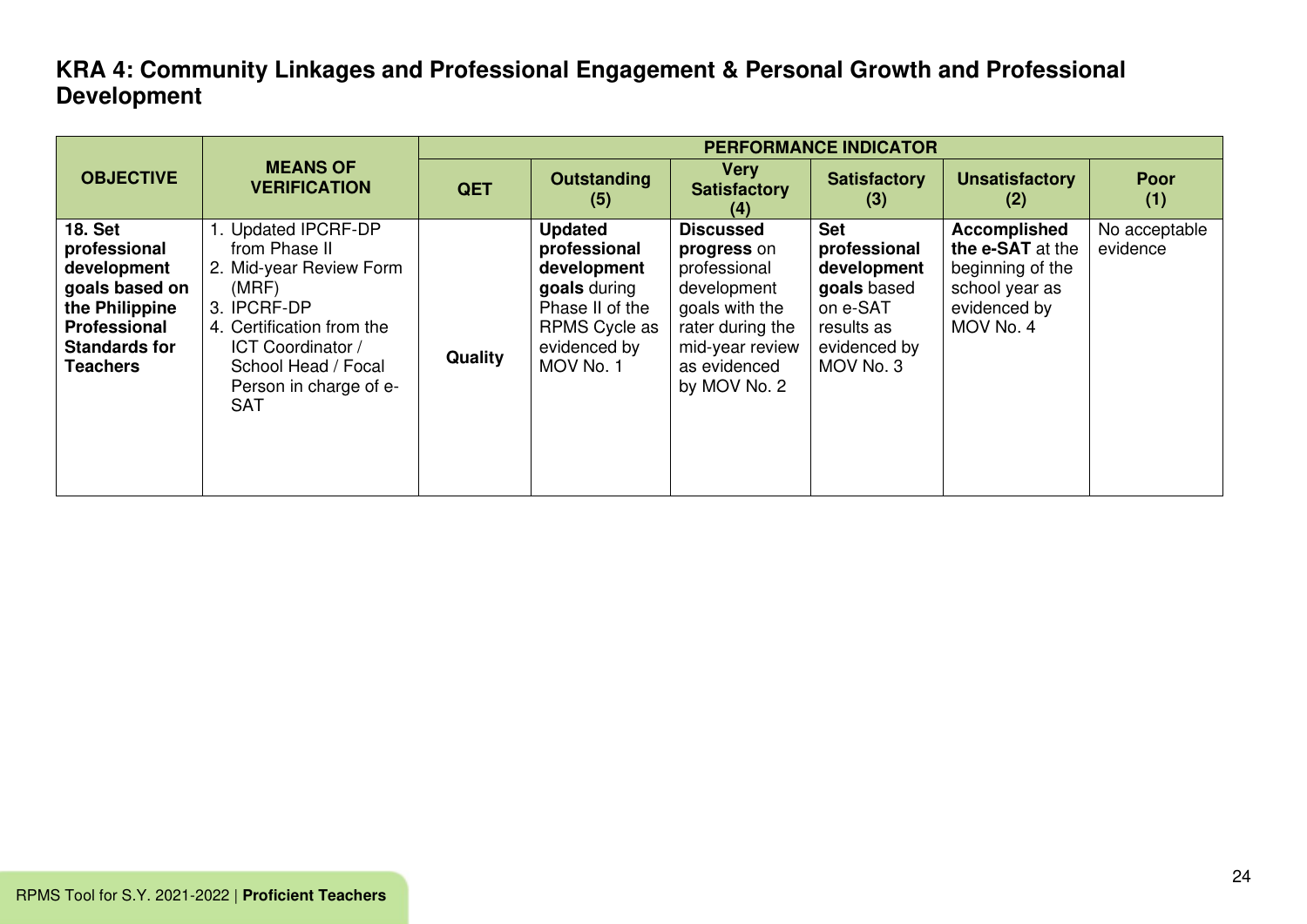# **KRA 5: Plus Factor**

|                                                                                                                         |                                                                                                                                                                                                                                                                                                                                                                                                                                                                                                                                                        | <b>PERFORMANCE INDICATOR</b> |                                                                                                                                                                                                                                           |                                                                                                                                                                                                                                        |                                                                                                                                                                                                                     |                                                                                                                                                                        |                                        |  |  |
|-------------------------------------------------------------------------------------------------------------------------|--------------------------------------------------------------------------------------------------------------------------------------------------------------------------------------------------------------------------------------------------------------------------------------------------------------------------------------------------------------------------------------------------------------------------------------------------------------------------------------------------------------------------------------------------------|------------------------------|-------------------------------------------------------------------------------------------------------------------------------------------------------------------------------------------------------------------------------------------|----------------------------------------------------------------------------------------------------------------------------------------------------------------------------------------------------------------------------------------|---------------------------------------------------------------------------------------------------------------------------------------------------------------------------------------------------------------------|------------------------------------------------------------------------------------------------------------------------------------------------------------------------|----------------------------------------|--|--|
| <b>OBJECTIVE</b>                                                                                                        | <b>MEANS OF</b><br><b>VERIFICATION</b>                                                                                                                                                                                                                                                                                                                                                                                                                                                                                                                 | <b>QET</b>                   | <b>Outstanding</b><br>(5)                                                                                                                                                                                                                 | <b>Very</b><br><b>Satisfactory</b><br>(4)                                                                                                                                                                                              | <b>Satisfactory</b><br>(3)                                                                                                                                                                                          | <b>Unsatisfactory</b><br>(2)                                                                                                                                           | <b>Poor</b><br>(1)                     |  |  |
| 19. Performed<br>various related<br>works /<br>activities that<br>contribute to<br>the teaching-<br>learning<br>process | Any proof of:<br>$\bullet$ committee<br>involvement<br>• advisorship of co-<br>curricular activities<br>• book or journal<br>authorship /<br>contributorship<br>• coordinatorship /<br>chairpersonship<br>• coaching and<br>mentoring learners in<br>competitions<br>• serving as reliever of<br>classes in the<br>absence of teachers<br>• mentoring pre-service<br>teachers<br>• participation in<br>demonstration<br>teaching<br>• participation as<br>technical working<br>group member<br>• others (please<br>specify and provide<br>annotations) | Quality                      | Performed at<br>least 1 related<br>work / activity<br>that contributed<br>to the teaching-<br>learning<br>process<br>beyond the<br>school /<br><b>Community</b><br>Learning<br>Center (CLC)<br>as evidenced<br>by submitted<br><b>MOV</b> | Performed at<br>least 1 related<br>work / activity<br>that contributed<br>to the teaching-<br>learning<br>process within<br>the school /<br><b>Community</b><br>Learning<br>Center (CLC)<br>as evidenced<br>by submitted<br><b>MOV</b> | Performed at<br>least 1 related<br>work / activity<br>that<br>contributed to<br>the teaching-<br>learning<br>process within<br>the learning<br>area $/$<br>department as<br>evidenced by<br>submitted<br><b>MOV</b> | Performed at<br>least 1 related<br>work / activity<br>that contributed<br>to the teaching-<br>learning process<br>within the class<br>as evidenced by<br>submitted MOV | No acceptable<br>evidence was<br>shown |  |  |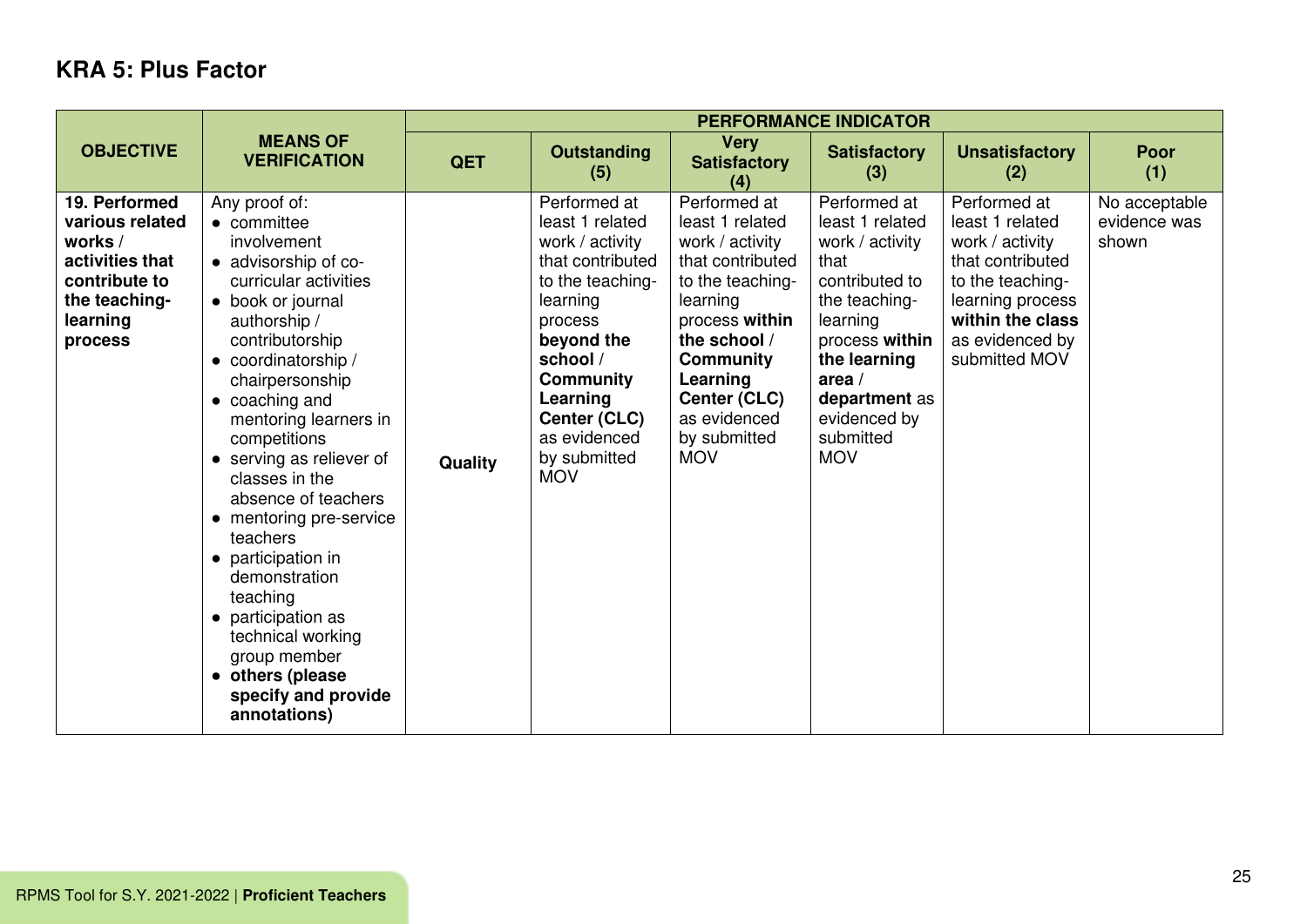|                                      | <b>GLOSSARY</b>                                                                                                                                                                                                                                                 |
|--------------------------------------|-----------------------------------------------------------------------------------------------------------------------------------------------------------------------------------------------------------------------------------------------------------------|
|                                      | Refers to a learning material that is an <i>audio recorded lesson</i> which can be used for distance learning or as supplementary material                                                                                                                      |
| <b>Audio Lesson</b>                  |                                                                                                                                                                                                                                                                 |
|                                      | This can be saved in a USB flash drive and played in a device (e.g., plug-and-play radios with USB port, TV with USB port, computer, etc.).                                                                                                                     |
| Daily Lesson Log (DLL)               | See Lesson Plan                                                                                                                                                                                                                                                 |
| <b>Detailed Lesson Plan</b><br>(DLP) | See Lesson Plan                                                                                                                                                                                                                                                 |
|                                      | Functions as a professional learning community for teachers that will help them improve practice and learner achievement (Department of                                                                                                                         |
|                                      | Education 2016a, i)                                                                                                                                                                                                                                             |
|                                      |                                                                                                                                                                                                                                                                 |
| <b>Learning Action Cell (LAC)</b>    | LAC aims to improve the teaching-learning process that will lead to improved learning among the students; to nurture successful teachers;                                                                                                                       |
|                                      | to enable teachers to support each other to continuously improve their content and pedagogical knowledge, practice, skills, and attitudes;                                                                                                                      |
|                                      | and to foster a professional collaborative spirit among school heads, teachers, and the community as a whole (Department of Education                                                                                                                           |
|                                      | $2016a, 3$ ).<br>"During pandemic and other disruptive events, all public elementary and secondary school teachers in the region shall prepare their lesson                                                                                                     |
| <b>Lesson Exemplar</b>               | exemplars instead of the usu al Detailed Lesson Plan (DLPs) and/or Daily Learning Logs (DLL) for MELCs and/or enabling competencies"                                                                                                                            |
|                                      | (Department of Education - CALABARZON 2020, 10).                                                                                                                                                                                                                |
|                                      | Refers to the <b>Daily Lesson Log</b> (DLL) or <b>Detailed Lesson Plan</b> (DLP) as part of instructional planning (Department of Education 2016b)                                                                                                              |
| <b>Lesson Plan</b>                   |                                                                                                                                                                                                                                                                 |
|                                      | Other forms of a lesson plan are the Weekly Lesson Plan (WLP), Weekly Lesson Log (WLL), Weekly Home Learning Plan (WHLP) and                                                                                                                                    |
|                                      | Lesson Exemplars (LE).                                                                                                                                                                                                                                          |
|                                      | Refer to the competencies from the K to 12 curriculum guides which are most useful in many professions and in everyday life, thereby                                                                                                                            |
| <b>Most Essential Learning</b>       | satisfying the so-called endurance criterion.                                                                                                                                                                                                                   |
| <b>Competencies (MELCs)</b>          | Anchored on the prescribed standards, these competencies identified by the Department in consultation with stakeholders are to be used                                                                                                                          |
|                                      | nationwide by field implementers and private schools for SY 2020-2021 as a response to developing resilient education systems most                                                                                                                              |
|                                      | especially during emergencies such as the current global pandemic (Department of Education, 2020a).                                                                                                                                                             |
|                                      | A mode of teaching that utilizes video conferencing, live chat, instant messaging, or a combination of any of the online tools to engage                                                                                                                        |
| <b>Online Synchronous</b>            | learners to work in real-time                                                                                                                                                                                                                                   |
| <b>Teaching</b>                      |                                                                                                                                                                                                                                                                 |
|                                      | These materials may be designed for collaborative tasks to engage learners on virtual collaboration among peers (Department of Education<br>2020b, 31).                                                                                                         |
|                                      | Refer to learning resources crafted by teachers to supplement the materials handed down by the DepEd division/regional/central offices                                                                                                                          |
|                                      |                                                                                                                                                                                                                                                                 |
|                                      | These materials should be aligned with DepEd standards and support the contextualized needs of learners in online, modular, and TV- and                                                                                                                         |
| <b>Supplementary Materials</b>       | radio-based instruction. These teacher-made learning materials can be printed or digital modules, activity sheets, interactive e-materials,                                                                                                                     |
|                                      | and MELCs-aligned video- and audio-lessons (Department of Education - Undersecretary for Curriculum and Instruction 2020, 3). Writing                                                                                                                           |
|                                      | tasks can also be part of the supplementary materials where learners can write the challenges they are facing and what parts of the lesson<br>they did not fully understand and need additional help for from their teacher (Department of Education 2020b, 37) |
|                                      | Refers to real-time instruction via handheld two-way radios or walkie-talkies.                                                                                                                                                                                  |
|                                      |                                                                                                                                                                                                                                                                 |
| <b>Two-way Radio Instruction</b>     | "Those areas with Last Mile Schools which cannot be reached by the 25-50 kilometer radius coverage are would now be served using                                                                                                                                |
|                                      | handheld two-way radios or 'walkie-talkies.' These schools would each be given sets of walkie-talkies to be able to reach learners who are                                                                                                                      |
|                                      | 3-5 kilometers away from the school. Paired with DepEd printed modules, teachers are able to guide their students and answer their                                                                                                                              |